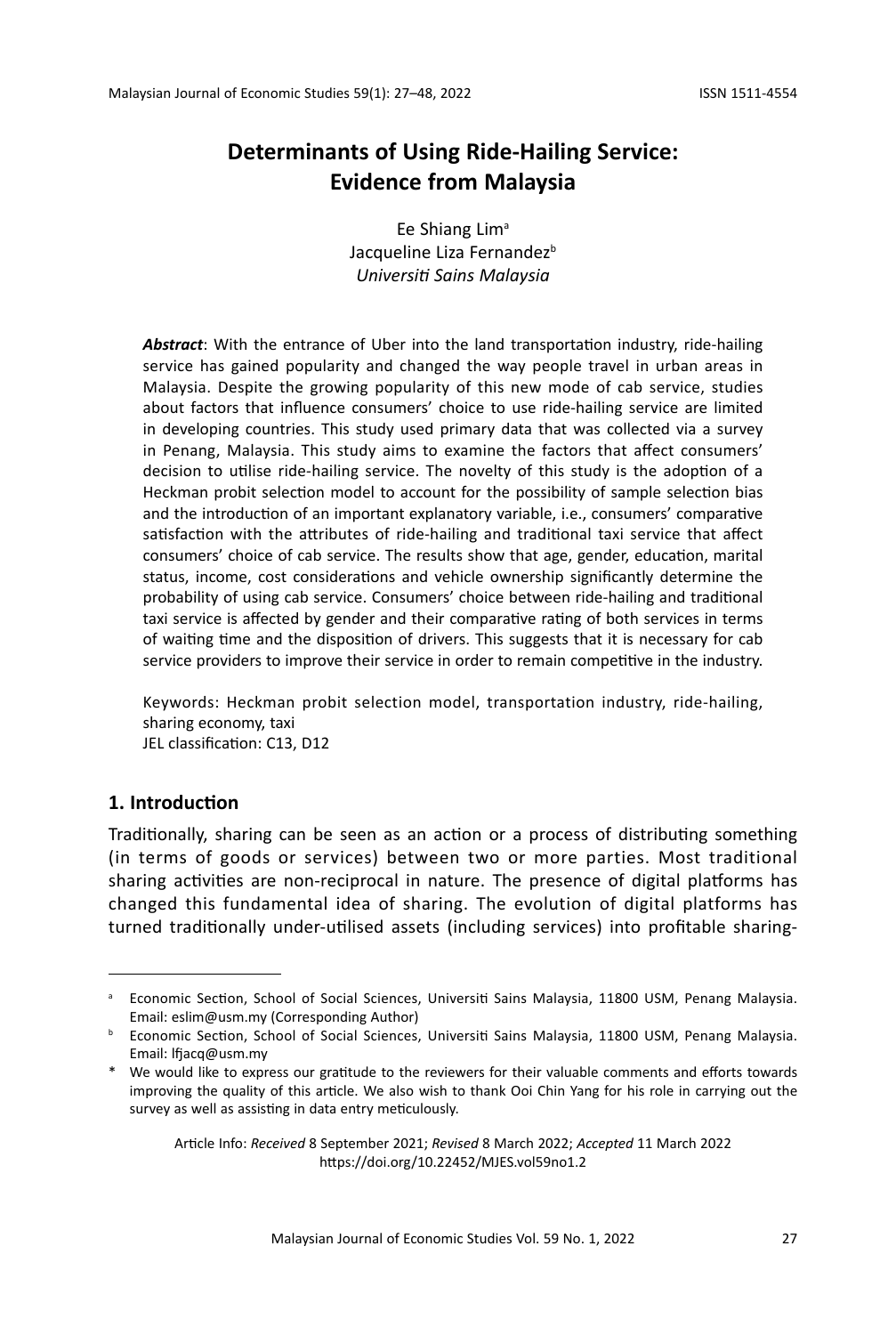based business models. This is often referred to as the sharing economy, and this sharing paradigm has begun to gain popularity in the business world today. Other synonyms used for the sharing economy include platform economy, access economy and collaborative consumption (Yaraghi & Ravi, 2017). The sharing economy platform matches individuals who wish to share their under-utilised goods and services with those who wish to use these goods and services. One may share their physical assets such as accommodation, office space, transportation, or services ranging from basic skills such as housecleaning activity to even more complex services such as consumer credit (Dillahunt & Malone, 2015).

According to PricewaterhouseCoopers (PwC), the estimated global revenue of sharing economic activities in 2013 was approximately US\$15 billion, which accounts for 0.019% of global GDP (US\$77,960.6 billion) (Lee, 2016). According to Lee (2016), this figure underestimated the actual value of sharing economic activities. Based on the forecast of PwC, the value of the sharing economy is projected to increase to approximately US\$335 billion by 2025, which is more than 20 times its size (US\$15 billion) in 2014 (Statistic Research Department, 2010). The boom in the sharing economy has dramatically affected various industries worldwide. In the transportation industry, digital platform companies and ride-hailing service providers are competing with and creating new challenges for traditional taxi service providers. Other terminologies frequently used to describe ride-hailing service include ride-sourcing (Dias et al., 2016), ride-sharing (Gargiulo et al., 2015), on-demand ride (Flores & Rayle, 2017), e-hailing service (Ubaidillah et al., 2019) and ride-hailing (Mitra et al., 2019; Sadowsky & Delson, 2017). The entry of ride-hailing service provided by transportation network service providers (for instance, Grab, MULA, MyCar and EzCab) has provided cab users with an alternative transport option, and hence has intrensified competition in the point-to-point transport market in Malaysia. To date, there is a total of 42 ridehailing firms operating in Malaysia (Choong & Lai, 2019). In Southeast Asia, the sharing economy concept is still relatively new but its impact is already discernible in a few major cities. Among the Southeast Asian countries, Singapore is ahead of the rest in this respect and is followed by Malaysia (Lee, 2016). In the Southeast Asian region, Malaysia has the highest car ownership (82% of households have a car) (Lee, 2016). Nonetheless, in general, these private vehicles go unutilised for 95% of their lifespan (Yaraghi & Ravi, 2017). Hence, there is a viable option for car owners to provide ride-hailing service by sharing their underutilised vehicles to earn an income. The number of ride-hailing and taxi users in Malaysia is estimated to increase to 7.7 million in 2026, and approximately 29% of the total revenue from the ride-hailing and taxi segment is generated via online platforms (Statista, 2021). Empirical studies observed that the usage of ride-hailing service is higher among individuals residing in metropolitan areas (Conway et al., 2018). There have been only a few studies on the actual uptake of ride-hailing service in developing countries (Giang et al., 2017; Nistal & Regidor, 2016), and studies on the determinants of ride-hailing service are lacking, particularly in a multivariate setting. Hence, little is known concerning factors that affect consumers' decisions on the usage of ride-hailing service. Given the rapid growth of ride-hailing service in recent years, it is pertinent for policymakers to have a better understanding of the determinants of the actual uptake of ride-hailing service.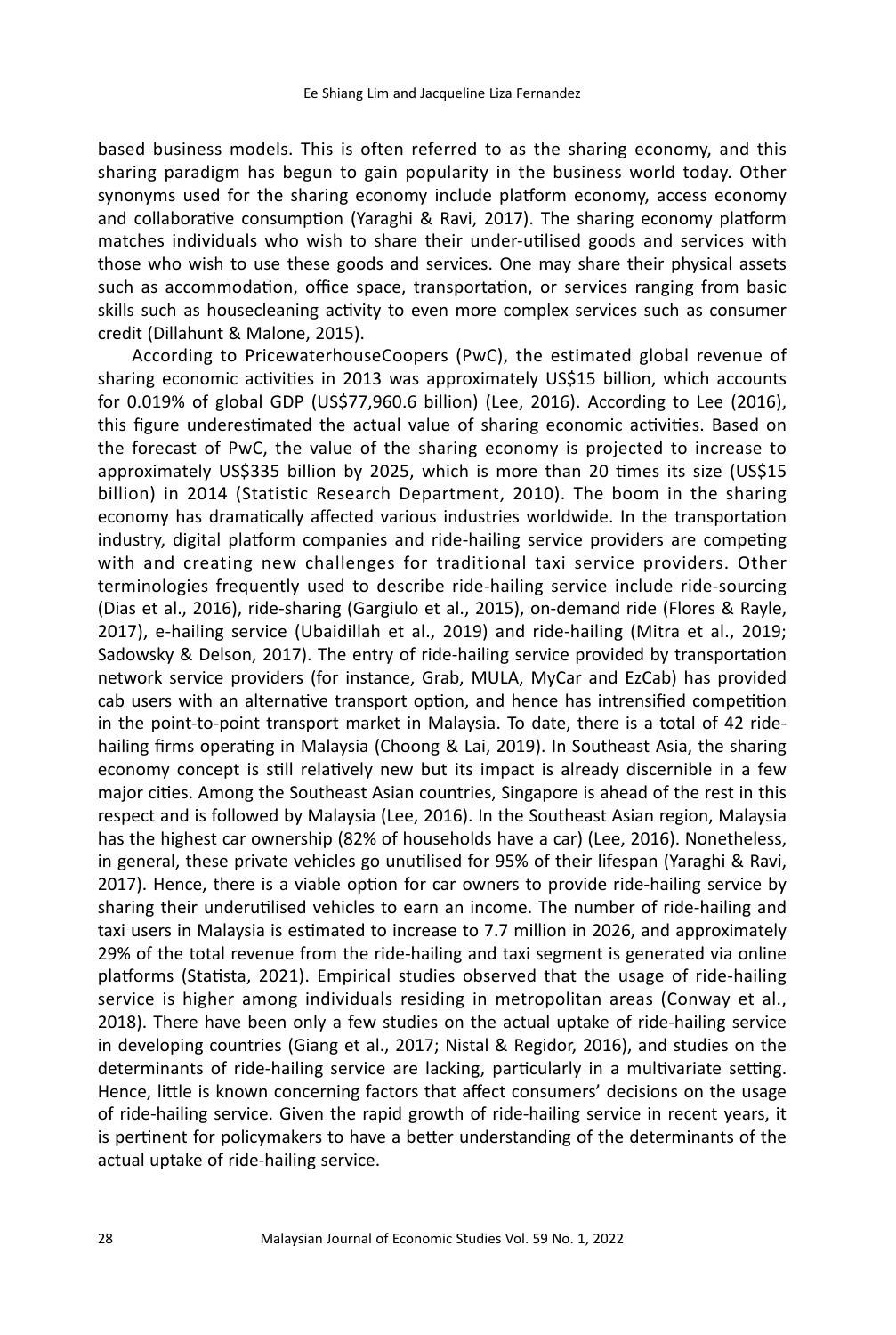In view of the aforementioned, this study sought to fill the existing gap to identify the factors that affect the actual uptake of ride-hailing service. The study contributes to the existing empirical literature in the following three ways. First, this study adopted a two-stage modelling approach, i.e., the Heckman probit selection model (Heckman, 1976, 1979), by layering a consumer's decision choice of utilising ride-hailing service into a two-stage decision process whereby consumers are faced with two separate and related decisions: (1) the decision whether to use cab service or not, and (2) the decision whether to choose ride-hailing or traditional taxi service. Second, the study uses a novel perspective to examine the impact of consumers' satisfaction towards the attributes of cab service. A set of novel explanatory variables is introduced to explore how consumers' comparative satisfaction rating towards various attributes of ridehailing and taxi service affects their choice between the two types of cab service. This differentiates the current study from scant empirical studies that examined the role of consumers' perception towards ride-hailing service attributes on the actual uptake of ride-hailing services (Alemi et al., 2018). Last, this study also includes a discussion on the theoretical basis underpinning consumers' choice of cab service, which is scarcely discussed in the existing empirical literature.

### **2. Theoretical Framework**

Consumers make choices every day. The underlying theoretical framework is the theory of the consumer choice model, which is based on the random utility model. A utility function measures the level of satisfaction that a consumer receives from any combination of goods (including services). Consumers choose various goods and services and are assumed to make their choices rationally. A rational consumer will choose to buy a combination of goods that maximises his net utilities subject to his budget constraint. To describe the problem of optimal consumer choice, let  $U(x, y)$ represent the consumer's utility from purchasing a bundle of goods, x and y. The consumer chooses the combination of goods x and y that maximises his utility, but subject to the budget constraint  $P_xx + P_yy \le M$ . A consumer's optimal choice problem can be expressed as follows:

Max<sub>xy</sub> U(x, y) subject to  $P_{x}x + P_{y}y \le M$ 

The underlying consumer's discrete choice model is a theory of consumer behaviour. A utility function may express a consumer's preferences for various bundles of goods. By modifying the discrete choice model for substitute goods introduced by Hanemann (1984), the utility function for different brands or types of goods with differing prices and attributes (which may be regarded as substitutes for one another) can be specified as follows:

$$
U = u (x, b, w, t, z) \tag{1}
$$

where

- $x_i$  = the consumption of brand *j* ( $j = 1, \dots, N$ )
- $b_i = (b_{i1}, \ldots, b_{ik})$ , where  $b_{ik}$  is the set of kth attributes associated with the consumption of brand *j*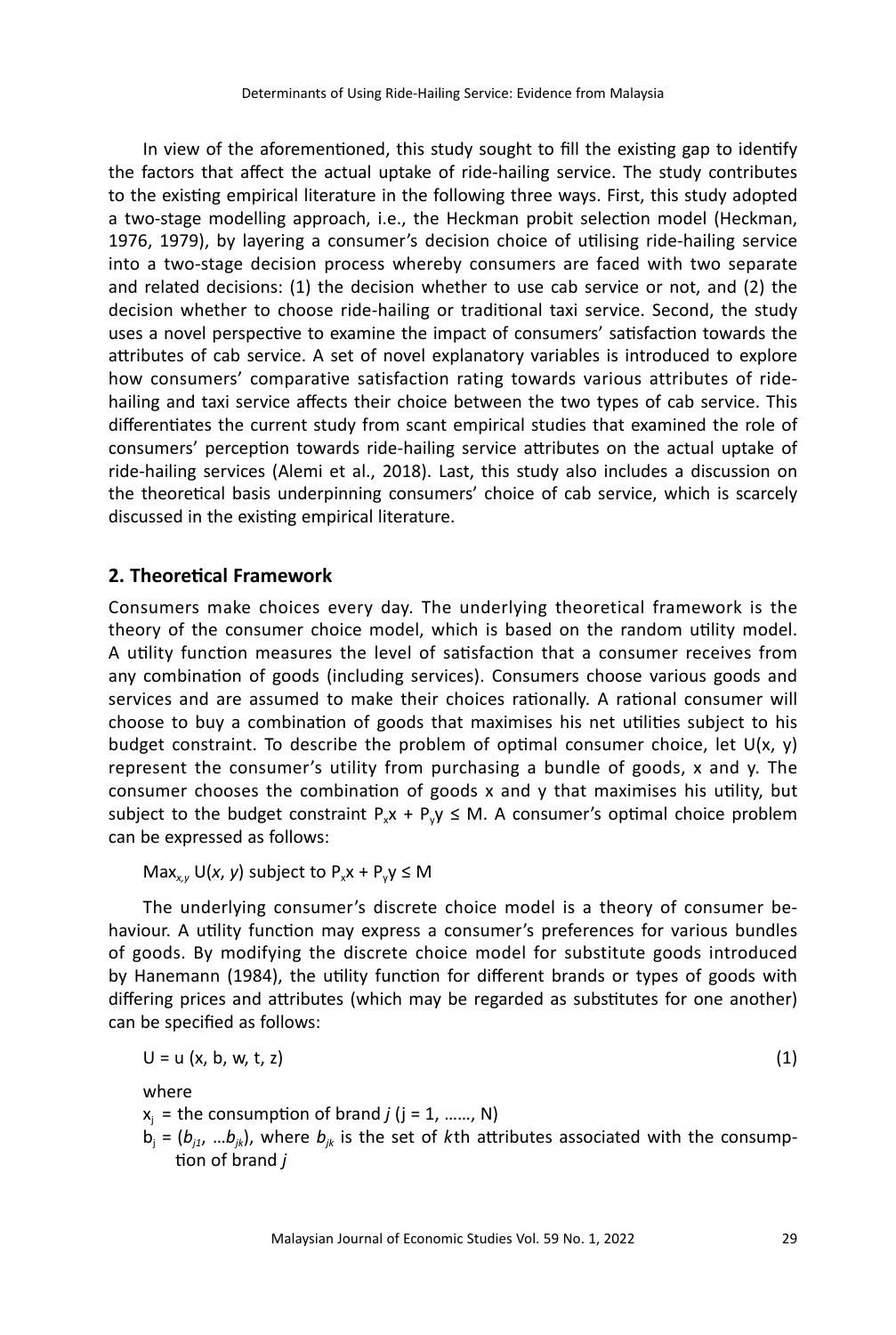- w = the consumption of all other goods
- $t = \text{consumers}'$  taste and preference
- $z =$  other factors

The underlying utility function for a consumer's decision to use a particular type of good or service is given by equation (1). According to the random utility model, which was formalised by Manski (1977), the choice made by consumers can be explained in two steps: the first step is assessing the utility or preference of each option and the second step is choosing the option with the highest utility or preference. The random utility theory suggests that the utilities of individuals are not known with certainty to analysts. Given the complex nature of human behaviour, the decision rule should include a probabilistic element to take into account the issue of uncertainty. The resulting model is known as a random utility model or probabilistic choice model because it outlines the choice of individuals in terms of probabilities, i.e., the model gives probabilities that each available option will be chosen, rather than predicting that a consumer will choose a particular option with certainty.

Another theory that is used to explain the choice of consumers is Lancaster's theory of consumer behaviour (Lancaster, 1966), also known as the characteristics demand theory. This theory emphasises that it is the characteristics (or attributes, hereafter) of the good or service, rather than the good or service *per se*, that conveys utilities to the consumers. In the context of choosing a cab service, a consumer's choice to use a particular cab service, i.e., traditional taxi versus ride-hailing service, may be influenced by the attributes of the service itself as well as the attributes of the service provider (the driver).

#### **3. Insights from the Empirical Literature**

In the empirical field, a growing number of studies have been carried out regarding ride-hailing service. The majority of these studies were carried out in developed countries such as the United States of America (Alemi et al., 2018; Clewlow & Mishra, 2017; Dias et al., 2016; Mitra et al., 2019; Rayle et al., 2016). Fewer studies have been carried out in developing countries such as the Philippines (Nistal & Regidor, 2016) and Vietnam (Giang et al., 2017). Most of these studies adopted a descriptive approach in their analysis. Generally, these studies explored the characteristics of ride-hailing users (Rayle et al., 2016), the reasons for using ride-hailing service (Rayle et al., 2016), the adoption and the frequency of using ride-hailing service (Alemi et al., 2018; Clewlow & Mishra, 2017), the impact of ride-hailing service on other travel modes (Alemi et al., 2018; Clewlow & Mishra, 2017), and the traditional taxi and ride-hailing users' perception towards cab service (Nistal & Regidor, 2016). Only a few empirical studies adopted an econometric approach to identify factors that affect the actual usage of ride-hailing service (Dias et al., 2016) or the frequency of using ride-hailing service (Alemi et al., 2019; Mitra et al., 2019) in the United States. Empirical studies examining factors that affect the actual uptake of ride-hailing service in a multivariate setting is very scarce in developing countries.

The empirical literature has identified various factors that may affect consumers' decision to use cab/ride-hailing service. These factors can be broadly classified into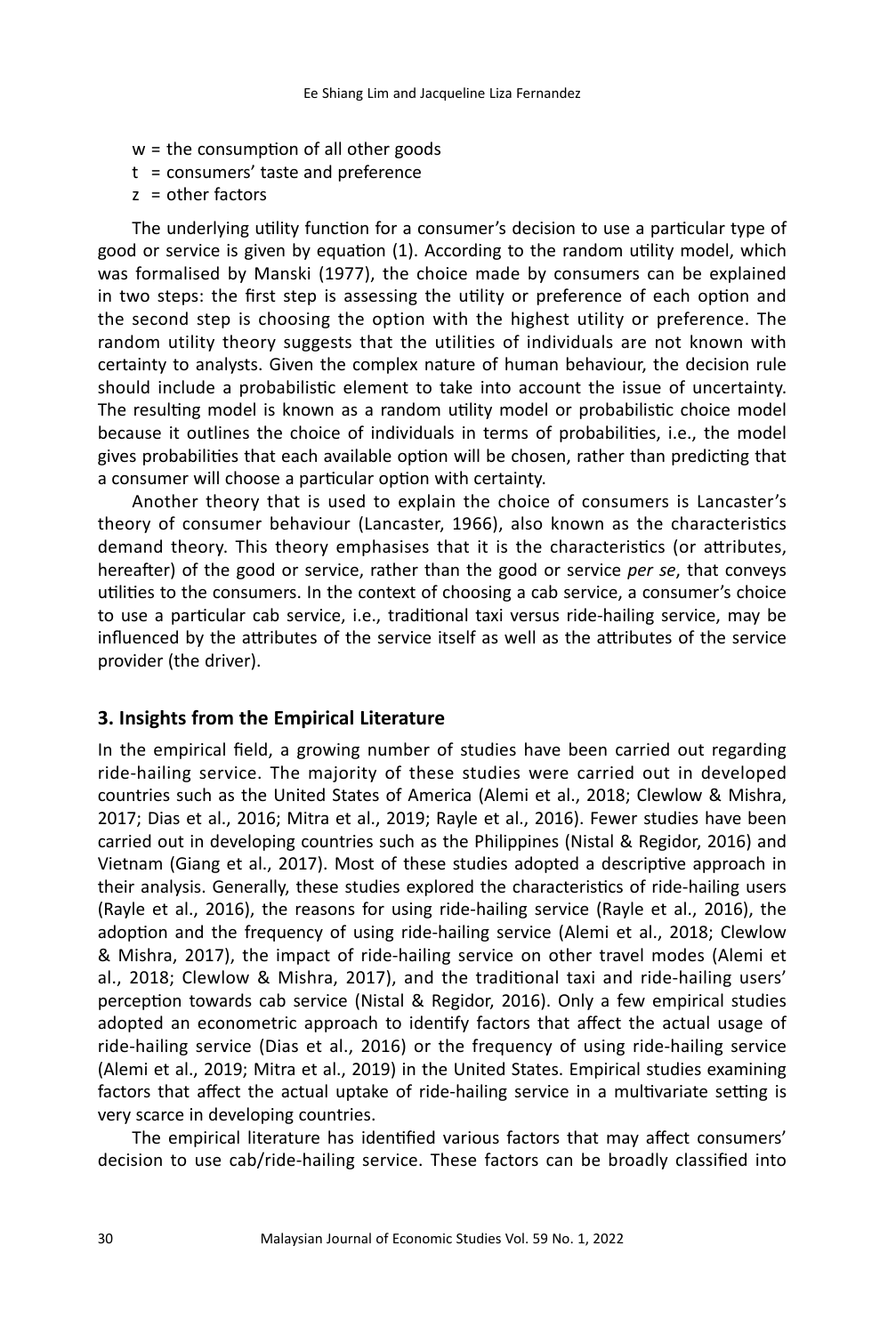five categories: (i) socio-demographic factors, (ii) attributes of cab service, (iii) firms' marketing strategies, (iv) mobile phone access and trust, and (v) vehicle ownership.

### *3.1 Socio-demographic Factors*

Socio-demographic factors are important factors that may affect consumers' preferences and tastes. Age is a key factor that may affect the choice of using ride-hailing service. It has been found that the likelihood of using ride-hailing service tends to decrease with age (Dias et al., 2016). Older individuals are less familiar with technological progress and less capable of using new technological services and electronic payment methods than young people; hence, they are less likely to use ridehailing service where digital apps are used to connect drivers with cab users to make e-payment. It is observed that ride-hailing users were generally younger than traditional taxi users, and the use of ride-hailing service was highest among young people (Rayle et al., 2016). Clewlow and Mishra (2017) also found a fairly significant gap in the usage of ride-hailing service between the youngest and oldest segments of the population. The average age of non-ride-hailing users was higher than the average age of ride-hailing users. This might be due to the digital gap between the young and old where older adults tend to face significant hurdles in using new technology. Another demographic factor is gender. It is noted that gender patterns in transportation preferences may be associated with the features of trips such as the purpose, length and frequency of trips, i.e., females often make more non-work trips, as well as more frequent and shorter trips than men do (International Finance Corporation, 2020). Rayle et al. (2016) found that more males are ride-hailing users rather than traditional taxi users. In contrast, some observed that the proportion of ride-hailing users was relatively higher among females than males (Clewlow & Mishra, 2017). The third demographic variable is marital status. Married people have greater caregiving and household management responsibility such as grocery shopping and accompanying children. They might be less likely to use cab service as frequent use of cab service may increase their trips' cost and put a strain on their limited economic resources. However, empirical studies, so far, did not find that the likelihood of using ride-hailing service differed between single and non-single persons (Dias et al., 2016).

Income is a key factor that may affect consumers' preference towards the usage of ride-hailing service. Change in income shifts the budget line. When income increases, more choices are available to consumers (Besanko & Braeutigam, 2002). Income arguably has a positive impact on the decision to use ride-hailing service. Individuals with better financial status tend to be less curtailed by financial constraints and hence more likely to use ride-hailing service. However, empirical results are mixed. In some studies (e.g., Clewlow & Mishra, 2017; Dias et al., 2016; Nistal & Regidor, 2016), it was found that high-income individuals are more likely to use ride-hailing service while others (e.g., Rayle et al., 2016) could not draw any conclusion regarding the impact of income on the use of ride-hailing service as some respondents refused to reveal their income.

As for education, it is argued that individuals with higher education are more likely to have a higher propensity to use ride-hailing service since individuals with high education levels are likely to be more aware of new services and hence more likely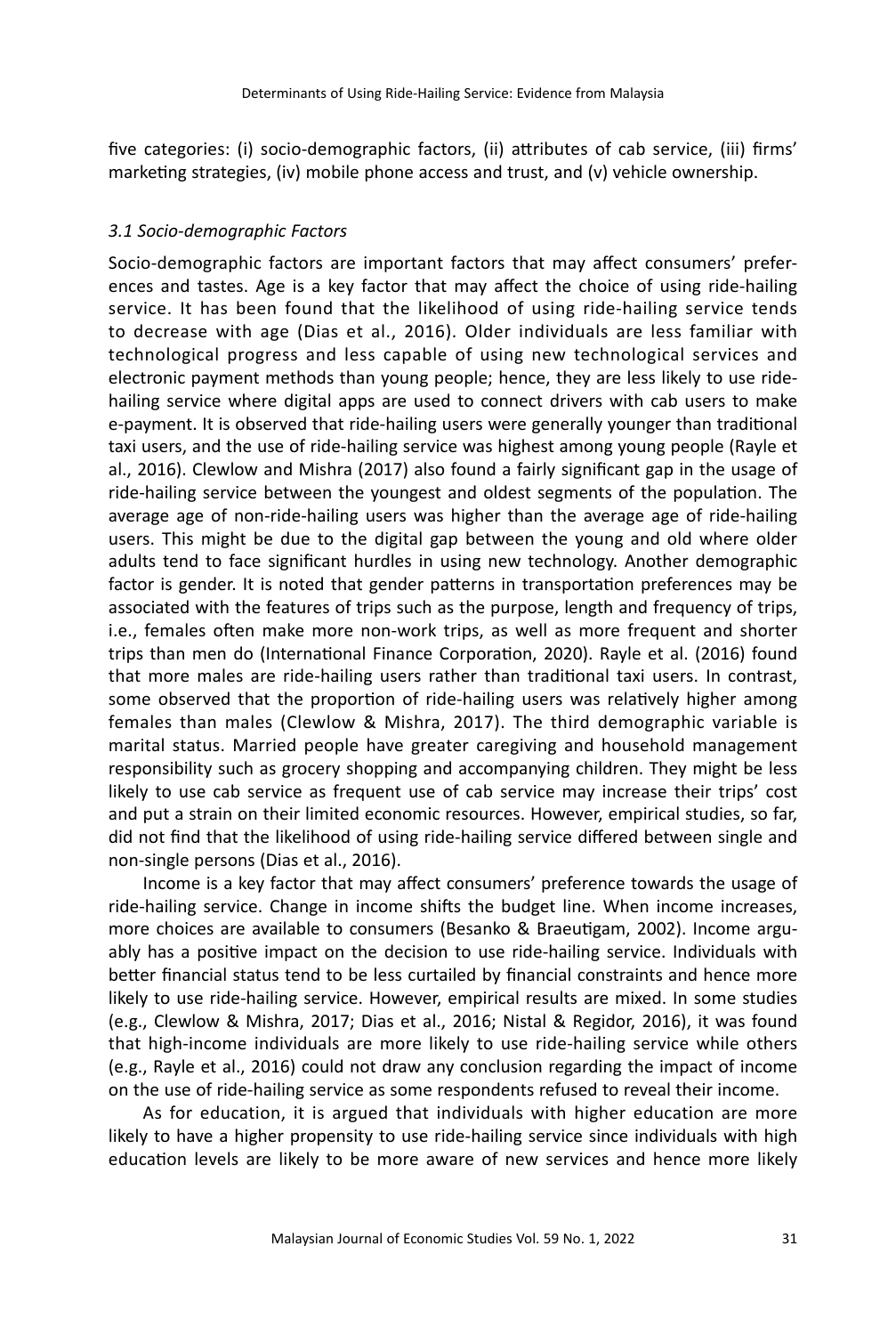to use these services (Dias et al., 2016). Also, better-educated individuals have the capability to utilise new digital services such as ride-hailing given their ability to use the requisite technology. In a study in San Francisco, Rayle et al. (2016) found that a great majority of ride-hailing users have obtained at least a bachelor's degree. Clewlow and Mishra (2017) also observed that ride-hailing service adoption rate among college graduates was relatively higher than those without a college degree. It has also been found that the likelihood of using ride-hailing service was higher among respondents with at least a bachelor's degree compared to those without a degree (Dias et al., 2016). This suggests that individuals with high education levels are more likely to use ride-hailing service.

Another individual characteristic is employment status and it has been shown that employed workers are more likely to use ride-hailing service to commute from home to the workplace (Nistal & Regidor, 2016). Among individuals in the workforce, the likelihood to use ride-hailing was higher among full-time employed workers and those who were self-employed (Dias et al., 2016).

### *3.2 Attributes of Cab Service*

A consumer's mode choice (type of cab service) may vary due to the differences in price and non-price attributes of the cab service. A consumer who derives more satisfaction from a particular cab service than its alternative may choose this specific cab service. Alemi et al. (2018) found that safety, waiting time and accessibility are key attributes that may influence a consumer's decision in the actual uptake of ride-hailing service. In a study in Malaysia, Teo et al. (2018) found that the perception of passengers with respect to price, safety, convenience and accessibility were important factors in affecting a passenger's intention to use ride-hailing service. Ubaidillah et al. (2019), in a study in Sarawak, Malaysia, found that service reliability and customer satisfaction were two key determinants of undergraduate students' intention to use Grab ride-hailing service. In another study in Kuala Lumpur, Malaysia, Chia et al. (2019) observed the presence of a positive relationship between quality of service and customer satisfaction with the intention to use ride-hailing service. Thus far, studies in Malaysia tend to focus on the factors that influence the intention to use ride-hailing service and there has not been any study that examines the relationship between the actual usage of ride-hailing service and the perception of individuals regarding the attributes of ride-hailing service *vis-à-vis* traditional taxi service, especially in a multiple variable setting.

#### *3.3 Marketing Strategy*

Firms' marketing strategies may affect consumers' preferences towards a good or service. Firms may undertake marketing strategies to differentiate their products or services from that of their competitors. Despite the efforts of firms to differentiate their products, most consumers are willing to substitute a particular brand of good or service for another. The market contains not only loyal customers but also those who are less loyal to any brand and hence may tend to switch brands when there is a change in the marketing strategy (Guadagni & Little, 1983). In the context of cab service, the service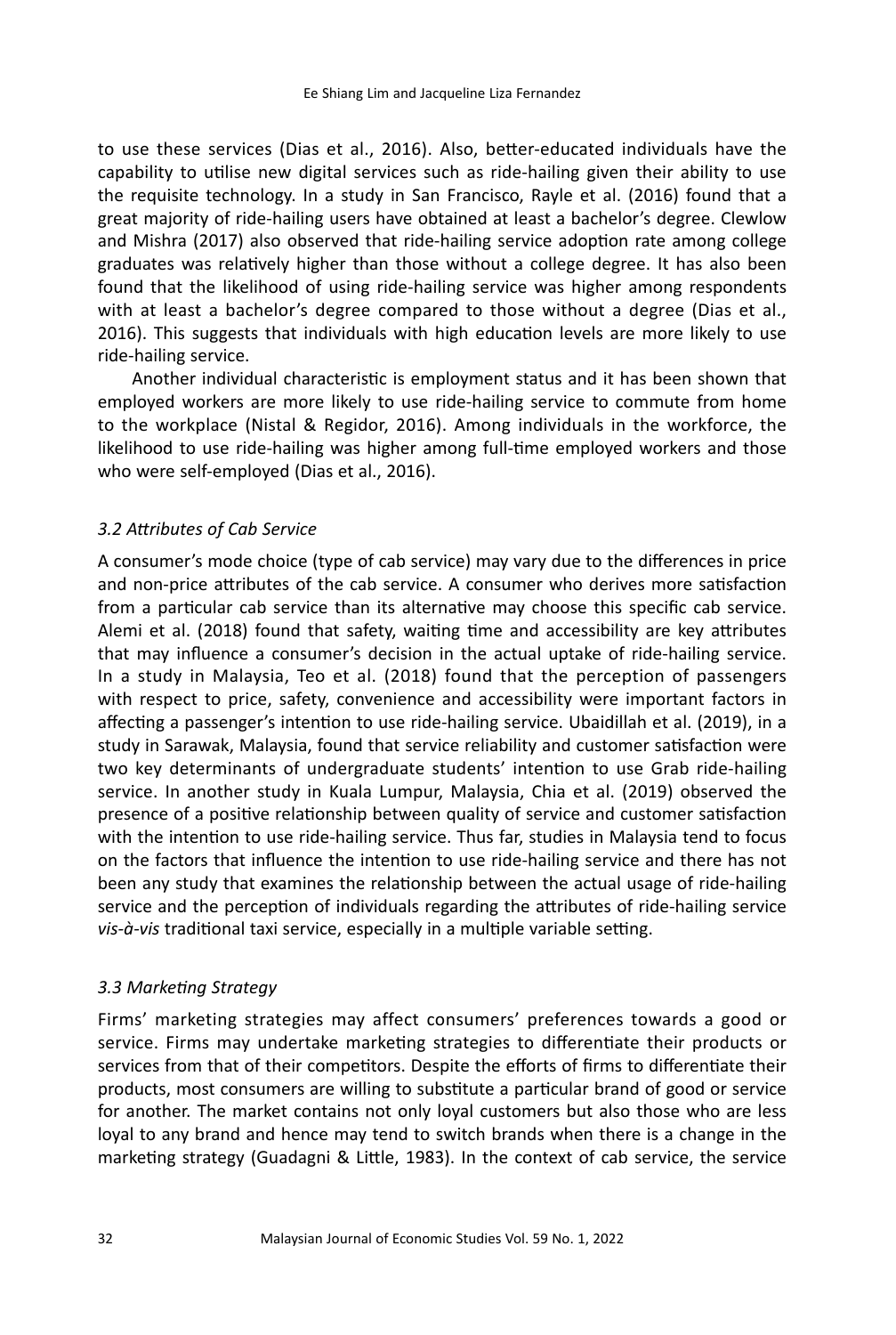provider may adopt marketing strategies such as advertising or promotion activities to influence consumers to use their cab service. Unlike traditional taxi drivers, ride-hailing platform providers often undertake marketing activities such as promotion pricing by offering their service at lower or discounted rates to encourage more consumers to use ride-hailing service, especially when their market penetration is low.

### *3.4 Mobile Phone Access and Trust*

Mobile phone access may affect an individual's decision to adopt ride-hailing service. A ride-hailing platform connects ride-hailing consumers and drivers through a smartphone application. Smartphone ownership can be used as a proxy to measure the technological accessibility of ride-hailing service. A person with a smartphone is able to access ride-hailing service via a smartphone application and pay the fare without having to make a cash payment. Consumers who own smartphones are likely to have easy access to ride-hailing service and hence may be more likely to adopt ride-hailing service. Dias et al. (2016) have included smartphone ownership in the analysis of the usage of ride-hailing service and found that smartphone users have a greater likelihood of utilising ride-hailing service.

Trust is particularly important in transactions where the elements of risk and uncertainty are present (Pavlou & Gefen, 2004). Digital trust is important in understanding consumers' behaviour in undertaking online transactions. Trust in online transactions reduces the consumers' need to understand and monitor the transactions, and hence they may find online payment convenient to use (Alemi et al., 2018). It is acknowledged that it is rather challenging to build trust in mobile payment transactions (mobile trust, hereafter) which involve uncertainties and risks (Siau et al., 2004). It is observed that online trust contributes to the formation of mobile trust (Giovannini et al., 2015; Lin et al., 2011) and that users' trust in online transactions, to some extent, can be extended to transactions that involve mobile payment (Yan & Pan, 2014). Thus, users' trust in online payment may affect their tendency to use ride-hailing service which frequently involves mobile payment. A consumer who has experience in performing online payments may find ride-hailing service easy to use as it usually involves mobile payment, and thus he or she is inclined to use ride-hailing service (Giovannini et al., 2015).

# *3.5 Ownership of Motor Vehicle*

A consumer's driving ability may affect his/her decision to use ride-hailing service. In previous empirical studies, variables such as vehicle ownership (Clewlow, 2019; Nistal & Regidor, 2016; Rayle et al., 2016) or possession of a driving licence (Dias et al., 2016) have been used to proxy driving ability. The empirical evidence with regard to the impact of driving ability on ride-hailing usage is mixed. Alemi et al. (2018) in a study that investigated the travel pattern of young adults (18-34 years) and middleaged adults (35-50 years old) found that the preference towards vehicle ownership and vehicle usage were important factors that limit the adoption of Uber/Lyft service among young adults. Rayle et al. (2016) found that the proportion of ride-hailing users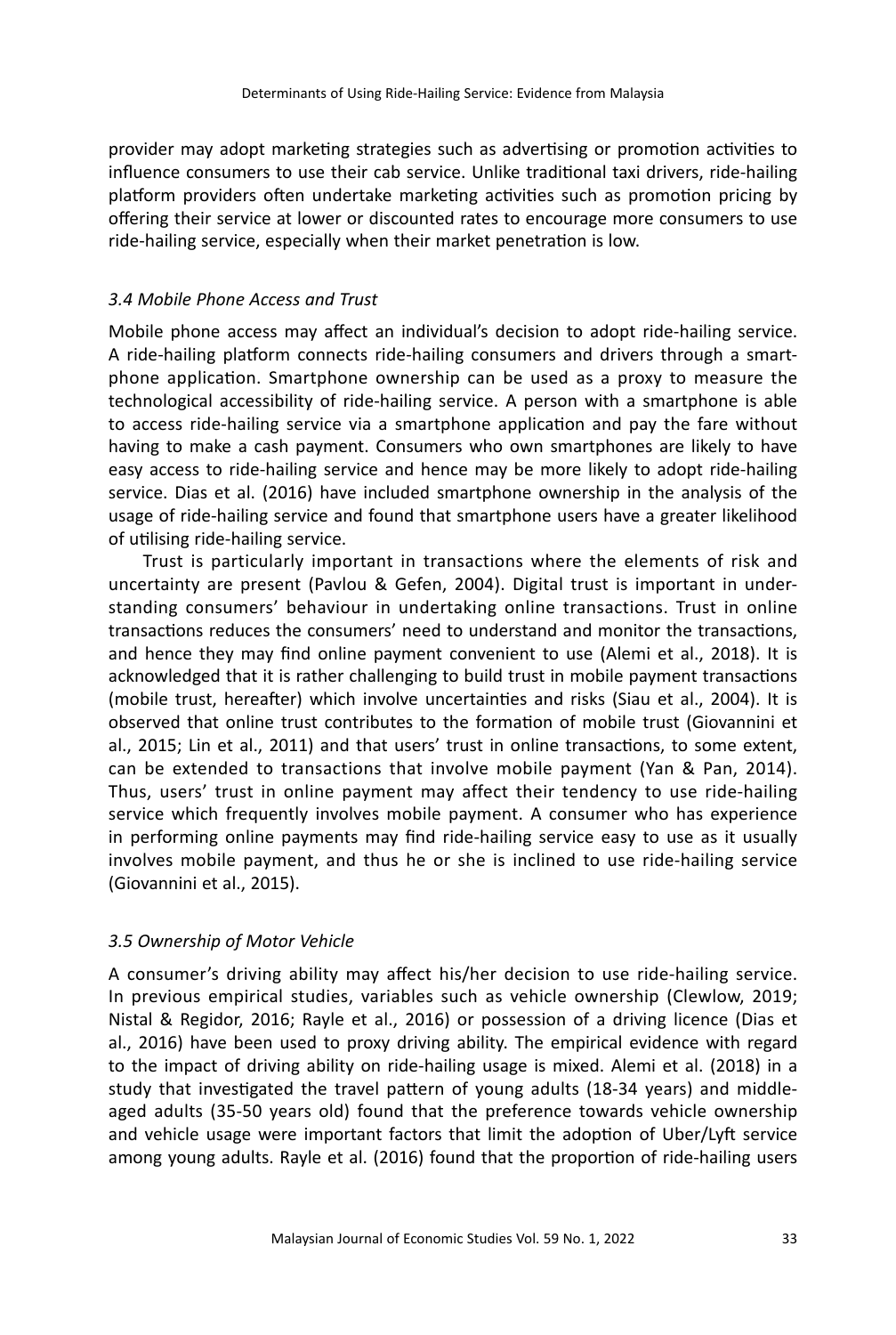who did not own a vehicle (43%) in San Francisco was greater than that for the overall city population (19%). This implies that individuals who do not own a car tend to use ride-hailing service. Similarly, Clewlow (2019) observed the presence of a negative correlation between vehicle ownership and the usage of ride-hailing service. In contrast, Nistal and Regidor (2016) found that ride-hailing users tend to be those who own a car in the Philippines. Dias et al. (2016) found that the likelihood to use ride-hailing service did not differ significantly between individuals who had a driving licence and those who did not.

# **4. Data**

This study uses primary data collected from a survey using a structured questionnaire and the survey was carried out in Penang from June till August 2017. The following Cochran's sample size formula is used to determine the appropriate sample size:

$$
n_0 = \frac{z^2 \rho q}{e^2} \tag{1}
$$

where:

e is the precision level

p is the proportion of the population that has the attribute in question

 $a$  is  $1 - p$ 

Z is the z value in the statistical table

With the maximum variability of 50%, 95% confidence level, and precision level of ±5%, the sample size required is:

$$
n_0 = \frac{1.96^2(0.5)(0.5)}{0.05^2} = 384
$$

With a total population of 1.2574 million in Penang, the minimum sample size required for this study was 384 respondents to have a confidence level of 95% with a margin of error of 5%. The study targeted a larger sample size of 500 respondents to obtain more robust results. After removing observations with incomplete information, the final sample comprises 477 respondents. The targeted respondents are individuals aged 18 years old and above as the users of ride-hailing service must be at least 18 years old in order to open an account in the ride-hailing application. The sample was stratified according to the ethnic composition of Penang's population to have a representative sample to reflect Penang's multiracial society.

The questionnaire was designed to collect information on socio-demographic factors, technology-related factors, and the perception of respondents regarding cab service. Age is measured as a continuous variable, and all other factors are generally measured as categorical variables. The perception of cab service is evaluated by the degree to which the respondents agree with the given statements (for instance, 'the cab charges are fair') concerning ride-hailing service and traditional taxi service, respectively. The perception is measured using a 5-point Likert scale with (1) being 'strongly disagree' to (5) being 'strongly agree'. However, owing to fewer observations in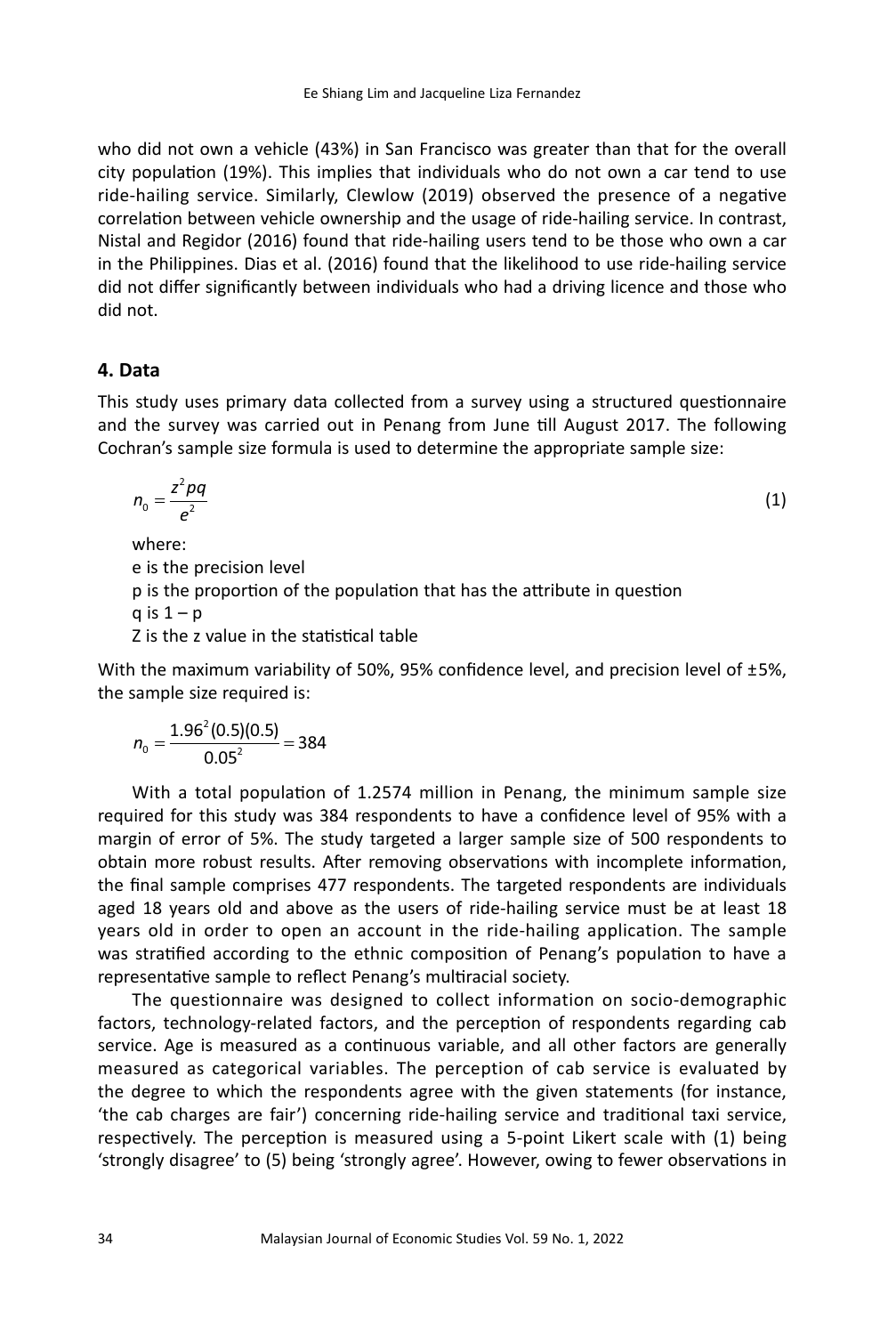some cells, 'strongly agree' and 'agree' are categorised and labelled as 'agree'; similarly, 'strongly disagree' and 'disagree' are denoted as 'disagree'.

# **5. Methodology**

In the current study, a ride-hailing user is defined as an individual who used ride-hailing service via a digital platform such as UberX, UberXL, GrabCar, and/or GrabCar+ in the six months prior to the survey; otherwise, the individual is considered as a non-user. The data is analysed using an econometric model to identify factors that affect the consumers' choice of using ride-hailing service. In terms of econometric modelling, empirical studies that examine consumers' decision to adopt ride-hailing service generally use a single decision-making model, i.e., a single discrete choice model (for instance, Dias et al., 2016). However, ride-hailing users represent a subset of cab users. As ride-hailing users are a subsample of cab users, it is likely that the subsample of ridehailing users are not randomly selected. These ride-hailing users may have different characteristics from respondents who do not use cab service, thus giving rise to a selection bias problem. Hence, a single-equation model may not be appropriate. The sample selection bias in the analysis of correlated decisions is usually addressed by extending the single-equation model to the estimation of a multi-equation model. The decision to use ride-hailing service involves a dual decision-making process. The first decision is a consumer's decision whether to use a cab service or not, while the second decision is whether to use a ride-hailing service upon deciding to use a cab service. It is assumed that consumers first decide whether to use cab service before choosing the mode of cab service.

The consumer's decision of using of ride-hailing service may be presented by two latent equations. The first latent equation determines the decision to use a cab service which is represented by the equation below:

$$
CS_i^* = \delta X_i + \gamma Z_i + \mathbf{v}_i^* \tag{2}
$$

where  $CS_i^*$  the net benefit to the consumer who is using cab service,  $X_i$  and  $Z_i$  are the set of explanatory variables that help to determine  $\text{CS}_i^*$ , and  $\text{v}_i^*$  is the error term. Once a consumer decides to use a cab service, the consumer will then face a subsequent choice, i.e., the choice between two alternatives: ride-hailing service or traditional taxi service. This decision is described by the second latent equation:

$$
RHSi* = \alpha Xi + \beta Yi + \mui*
$$
 (3)

where RHS<sub>i</sub><sup>\*</sup> = the net benefit to the consumer *i* who is using ride-hailing service, Y<sub>i</sub> and  $X_i$  are sets of explanatory variables that help to determine RHS $_i^*$  and  $\mu_i^*$  is the error term.

Latent variables,  $CS_i^*$  and  $RHS_i^*$  capture the likelihood of using a hired cab service and the likelihood of using ride-hailing service, respectively. Both CS<sub>i</sub> and RHS<sub>i</sub> are the observed counterparts for  $\text{CS}_\text{i}^*$ and RHS $_\text{i}^*$  respectively. RHS $_\text{i}^*$ is a linear function of X set of explanatory variables (including the constant term) and Y set of explanatory variables, while  $CS_i^*$  is a linear function of both X set of explanatory variables (including the constant term) and Z set of variables which act as instruments for the selection. As the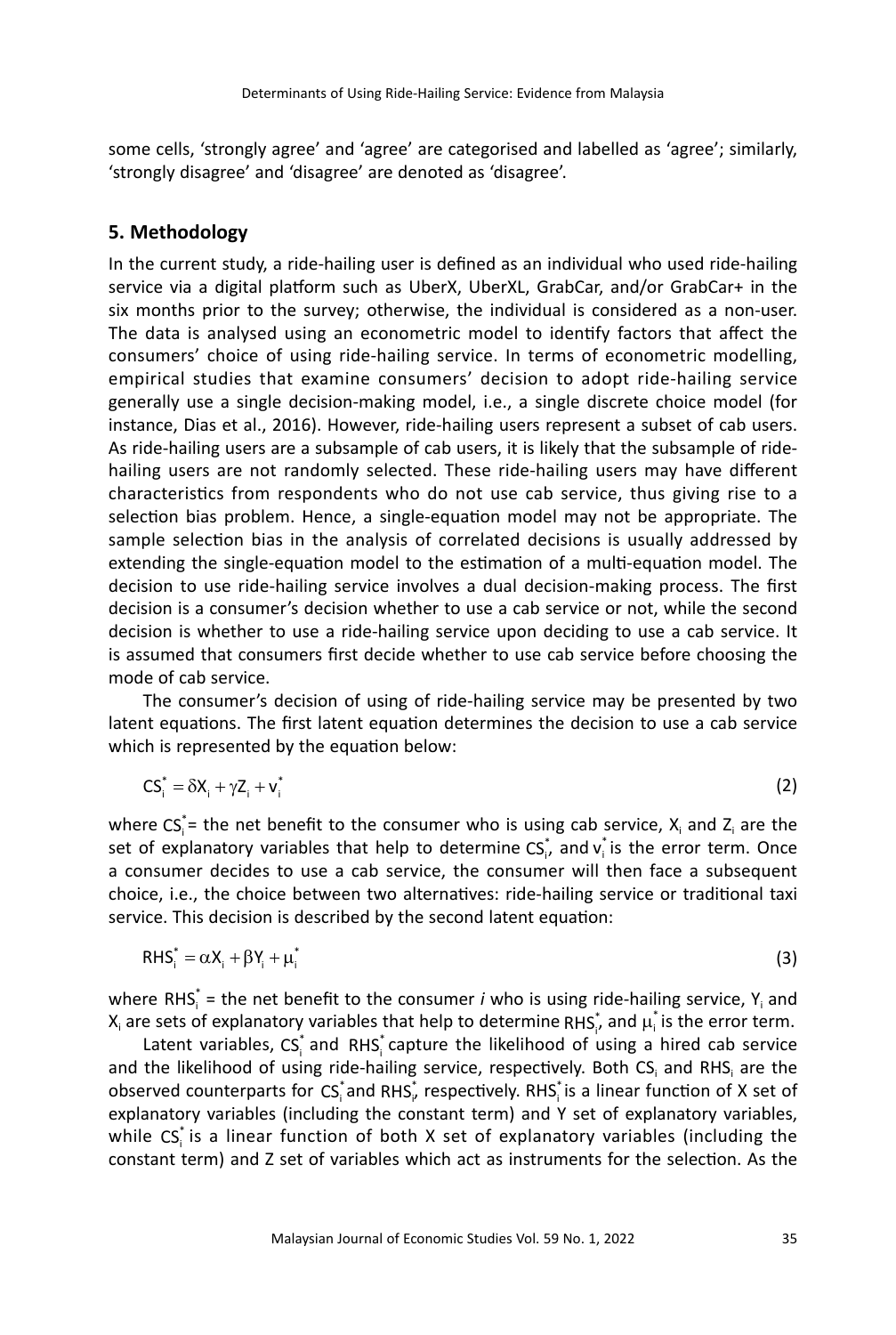observed variables are binary choice variables, the variance of the error terms cannot be identified as they are often normalised to one in the probit model. The error terms are assumed to follow a bivariate normal distribution as follows:

 $\mu_i \sim N(0,1)$  $v_i \sim N(0,1)$ corr  $(\mu_i, v_i) = \rho$ 

Error terms  $\mu_i$  and  $v_i$  capture the effect of unobserved variables that affect the likelihood of using ride-hailing service and using cab service, respectively. To test for the interdependency of dual-choice decisions, i.e., (a) the decision to use cab service and (b) the decision to use ride-hailing service, the relationship between the error terms for the two equations is examined through the parameter rho (ρ) (Heckman, 1976, 1978). The parameter ρ captures the correlation between the unobserved variables that affect the likelihood of using cab service with the unobserved variables that affect the likelihood of using ride-hailing service. When the value of rho  $(\rho)$  is significantly different from 0, the sign of rho shall indicate the direction of the endogeneity bias (Makinen et al., 2011). A positive value of rho indicates that the unobserved variables are positively correlated with one another, while a negative value of rho suggests that the unobserved variables are negatively correlated. Hence, the estimates will be biased without correction. One way to solve this is to model both choice decisions using the Heckman probit selection model (Heckman, 1976, 1979). The model is identified given that the variances are equal to one  $[var[\mu] = var[\nu] = 1]$  and as long as there is at least one identifying variable which is not in the outcome equation (Maddala, 1983). In the event the parameter  $\rho$ is not statistically significant, this indicates that the unobserved variables in the cab service equation (2) are not related to the unobserved variables in ride-hailing service equation (3). This suggests that the decision to use cab service [equation (2)] does not affect the decision to use ride-hailing service [equation (3)]. Thus, both decisions can be estimated independently using two separate probit/logit models.

# *5.1 Formulation of the Empirical Model*

The consumer's decision on the choice of using ride-hailing service depends on observed characteristics as well as unobserved characteristics of the respondents. Many consumers may choose not to use cab service, so any data on the use of cab service is subjected to considerable self-selection. The selection equation is associated with the consumer's decision to use a cab service. The decision is modelled as a probit model where the dependent variable will take a value of 1 if a respondent reported using cab service, and 0 otherwise. This decision is represented by the cab service usage equation. Upon deciding to use a cab service, the second decision is to choose between traditional taxi service and ride-hailing service. This decision is modelled as a probit model where the dependent variable will take a value of 1 if a respondent is a ridehailing user. A ride-hailing user is defined as a respondent who has reported using ridehailing service in the six months prior to the survey. This equation is represented by the ride-hailing service usage equation. Both equations are modelled using the Heckman probit selection model which simultaneously estimates cab service usage and ridehailing service usage decisions.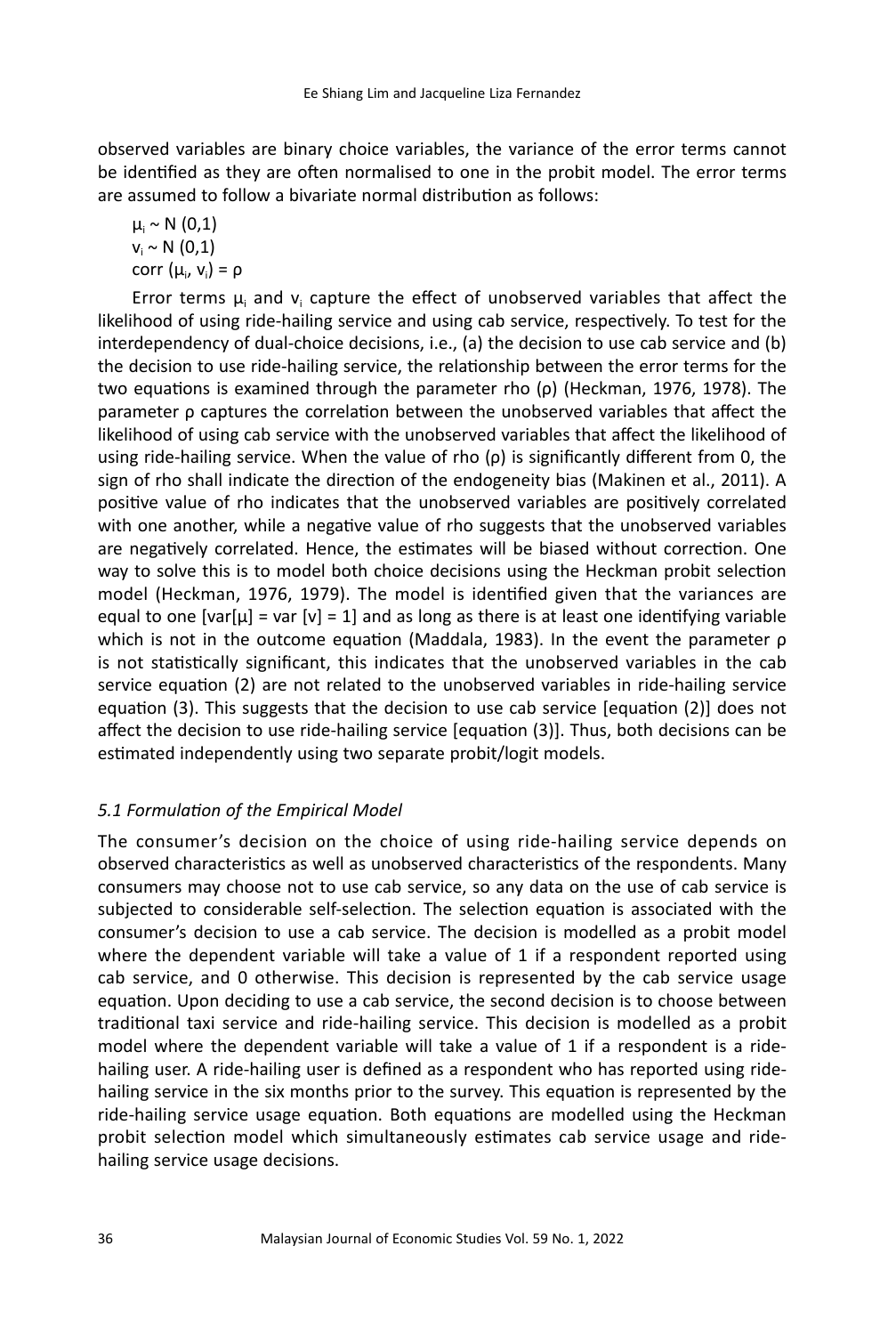The estimated coefficients in a non-linear model reveal the direction of an effect but not its magnitude. Long (1997) cautions that it is difficult to use the estimated coefficients for non-linear models to offer information about marginal effects of the independent variables on the dependent variable. Given that the probit parameter estimates of the explanatory variables have little practical appeal, the discussion of the results is based on the predicted marginal effect of statistically significant explanatory variables. The discussion on marginal effects in this study draws on the explanations given by Hoffman and Kassouf (2005), Viego and Temporelli (2017), and Williams (2012). It is noted that the marginal effect for a dummy explanatory variable is evaluated for the discrete change of the dichotomous variable from 0 to 1, *ceteris paribus*. In the current study, the marginal effect reflects the difference in the adjusted predicted probability of using cab service (or ride-hailing service) for a particular group compared to the reference group, for example, males compared to females (being the reference group).

#### *5.2 Explanatory Variables in Cab Service Usage and Ride-Hailing Service Usage Equations*

The explanatory variables are selected *a priori* based upon their role in the decision process as discussed in the theoretical and empirical literature. The explanatory variables are categorised into four main groups: socio-demographic characteristics, attributes of cab service, technological capability and other factors. The list of explanatory variables included in the cab service usage equation is slightly different from those in the ride-hailing service usage equation. Socio-demographic variables namely age, education, gender, employment status, marital status, income and ethnicity are included in both equations. Other variables that may influence the decision to use cab service are the respondents' evaluation or ranking of the attributes of cab service. In terms of ranking, the data revealed that four attributes of cab service, i.e., cost (fare), safety, accessibility and waiting time, were frequently reported as either the most or second most important factor that affects the decision to use cab service. Each characteristic is entered into the regression as a dummy variable which is given a value of one if the respondent ranked the characteristic as either the most or second most important attribute in the decision to use a cab service.

In the sample selection model, at least one or more identifying variable(s) is (are) required to be included in the cab service usage equation. The identifying variable(s) should have an impact on the choice to use cab service, and the variable(s) is not associated with the choice to use traditional taxi service or ride-hailing service, in the ride-hailing usage equation. In this study, vehicle ownership is used as the identifying variable. The ownership of vehicles may affect a consumer's decision whether to use a cab service or not, but it will not affect the decision about the mode of cab service, i.e., ride-hailing or traditional taxi service, once the consumer has decided to use a cab service.

In the ride-hailing usage equation, consumer's comparative satisfaction with ridehailing and taxi service may affect the type of cab service they choose. Some analysts simply account for customers' satisfaction towards the ride-hailing service *per se*. Others take into account consumers' comparative satisfaction of the two options, i.e.,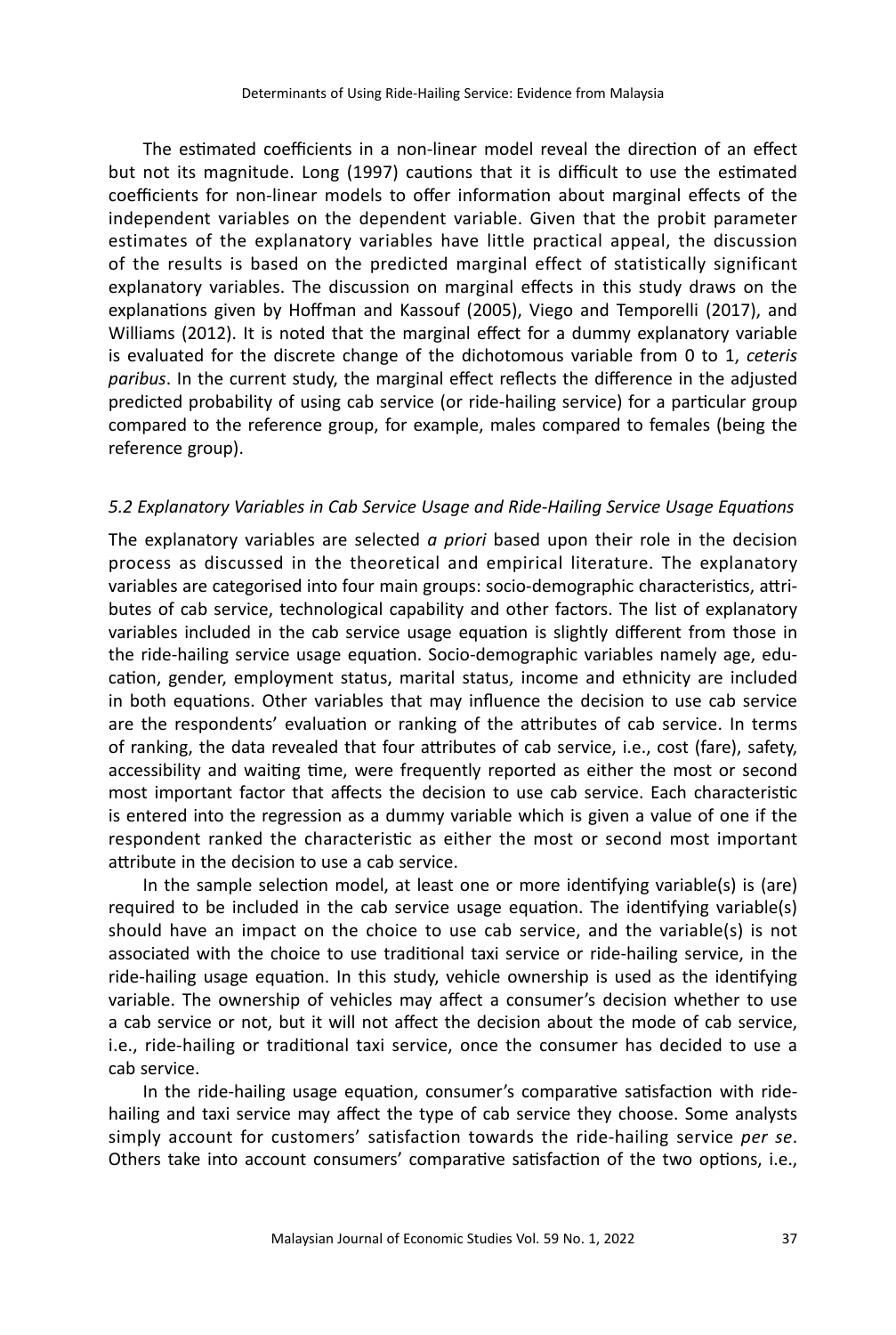ride-hailing and traditional taxi service. This study adopted the latter option to account for differences in consumers' satisfaction towards ride-hailing and taxi service in terms of various attributes such as price, safety, driver's attitude, vehicle's condition and waiting time. Respondents were asked to give their rating from (1) strongly disagree to (5) strongly agree for various statements about the attributes of both traditional taxi and ride-hailing service. For each attribute, the comparative rating of both types of cab service is represented by a dummy variable which takes a value of 1 if a respondent reported a higher rating in favour of ride-hailing service compared to traditional taxi service for the attribute in question.

Other dummy variables included in the ride-hailing service usage equation are the engagement in online-payment transactions and firms' promotion activities. Conducting online payments is considered as a proxy of trust in the security of *e*-payment systems. Having confidence in the security of e-payment systems may affect a consumer's decision on the type of cab service adopted. Consumers who have experience in performing online payments or transactions may be more likely to use ride-hailing service that usually involves a mobile-payment system. Finally, consumers' decision to use a particular mode of cab service may be driven by the marketing strategy especially in terms of price promotion. The price promotion variable is entered as a dummy variable in the ride-hailing service equation; it is given a value of 1 if the respondent identified promotions such as cash rebate and promotion code as a factor that affected his or her decision to use ride-hailing service.

#### **6. Results and Discussion**

#### *6.1 Descriptive Results*

The traditional taxi service existed in Penang before the advent of ride-hailing service, but the data indicates that the former is losing its appeal among cab users. This current study observed that more than 74% of the respondents preferred to use ride-hailing service instead of traditional taxi service (Table 1). An online survey conducted by the Land Public Transport Commission (SPAD) Malaysia revealed that over 80% of the public prefer using ride-hailing service such as Uber and Grabcar over regular taxis in Malaysia (Premananthini, 2016).

The sample used in this study was equally weighted between males and females. This distribution of surveyed respondents is similar to the gender profile of Penang's population, i.e., 50.29% male and 49.71% female (Department of Statistics Malaysia, 2017). Out of 477 respondents, 51% of them indicated that they had used cab service at least once in the six months prior to the survey. Among cab service users, 42 respondents used only traditional taxi service. Among the 200 ride-hailing users, 124 respondents used only ride-hailing service, and 76 respondents used both ride-hailing and traditional taxi service. Out of the 242 cab users, about 83% are ride-hailing users. Among ride-hailing users, the majority (62%) are rare users, a quarter of them are occasional users, and the remaining 12.5% are frequent users.

Table 2 displays the descriptive statistics of the variables for users and non-users of ride-hailing service. The overall sample is fairly distributed between males and females. It is worth noting that the proportion of males is lower among ride-hailing users (42%)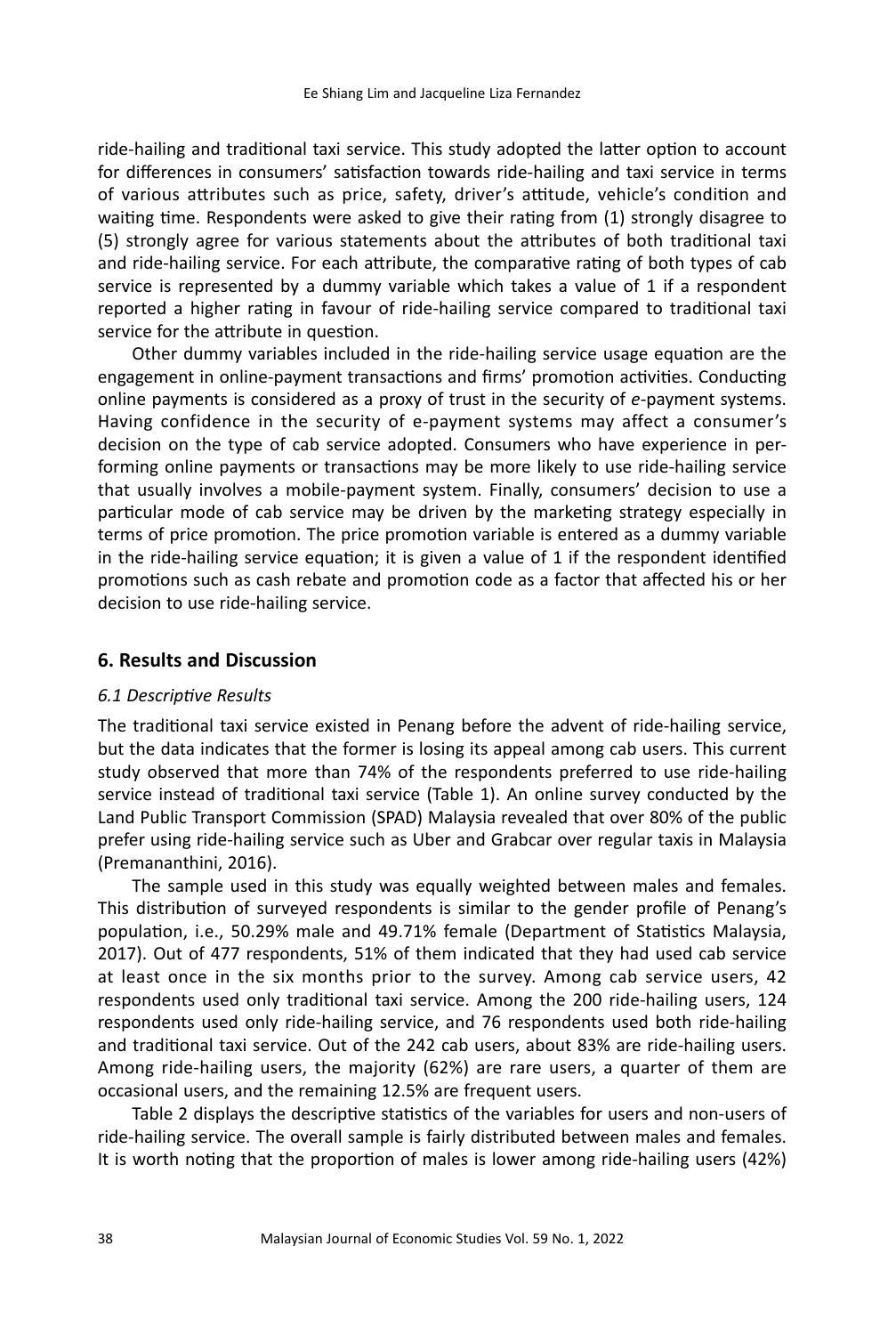|                     | Preference of cab service    |            |  |  |
|---------------------|------------------------------|------------|--|--|
| Type of cab service | Number of respondents        | Percentage |  |  |
| Taxi                | 121                          | 25.4       |  |  |
| Ride-hailing        | 354                          | 74.2       |  |  |
| Don't know          | 2                            | 0.4        |  |  |
| Total               | 477                          | 100.0      |  |  |
| Type of cab service | Actual uptake of cab service |            |  |  |
|                     | Number of respondents        | Percentage |  |  |
| Cab users           |                              |            |  |  |
| Taxi users only     | 42                           | 8.8        |  |  |
| Ride-hailing users  | 200                          | 41.9       |  |  |
| Non-cab users       | 235                          | 49.3       |  |  |
| Total               | 100.0<br>477                 |            |  |  |
|                     |                              |            |  |  |

**Table 1**. Preferred choice and actual uptake of cab service

than non-users of ride-hailing service (56%). As for ethnicity, 55% of the respondents are non-Malays (Chinese, Indian and others). More than 60% of ride-hailing users are non-Malays and this proportion is much higher than the corresponding proportion of non-Malays among non-users of ride-hailing service (50%). This shows that the use of ride-hailing service is less prevalent in the Malay community than among the non-Malays. In terms of marital status, more than half of the total sample (52%) are married, and there exists a higher proportion of married persons among ride-hailing users (37%) than non-users of ride-hailing service (64%). In terms of education, half of the respondents attained tertiary education or higher. The proportion of individuals with tertiary education is higher among ride-hailing users (67%) than non-users of ride-hailing service (39%). This shows that the demand for ride-hailing service is higher among tertiary-educated individuals.

The respondents were categorised into three groups according to their monthly income: low-income (RM3,499 and below), middle-income (RM3,500–RM6,499), and high-income (RM6,500 & above) groups. Out of 477 respondents, 70% of them are in the low-income group, 26% in the middle-income group, and 4% in the high-income group. A similar income distribution is observed among the ride-hailing service users. The proportion of respondents who fall into the middle-income category is slightly higher among non-users of ride-hailing than users of ride-hailing, while the reverse is seen for the high-income group. In terms of age, the average age of respondents in the sample is 34 years old. A comparison of the age profile of ride-hailing users and nonusers of ride-hailing shows that the former is relatively younger than the latter, i.e., the majority (57%) of ride-hailing users are below the age of 30 and the corresponding figure is 35% for non-users of ride-hailing.

The choice to use ride-hailing service may be related to mobile payment access and trust. In terms of smartphone ownership, more than 95% of the total number of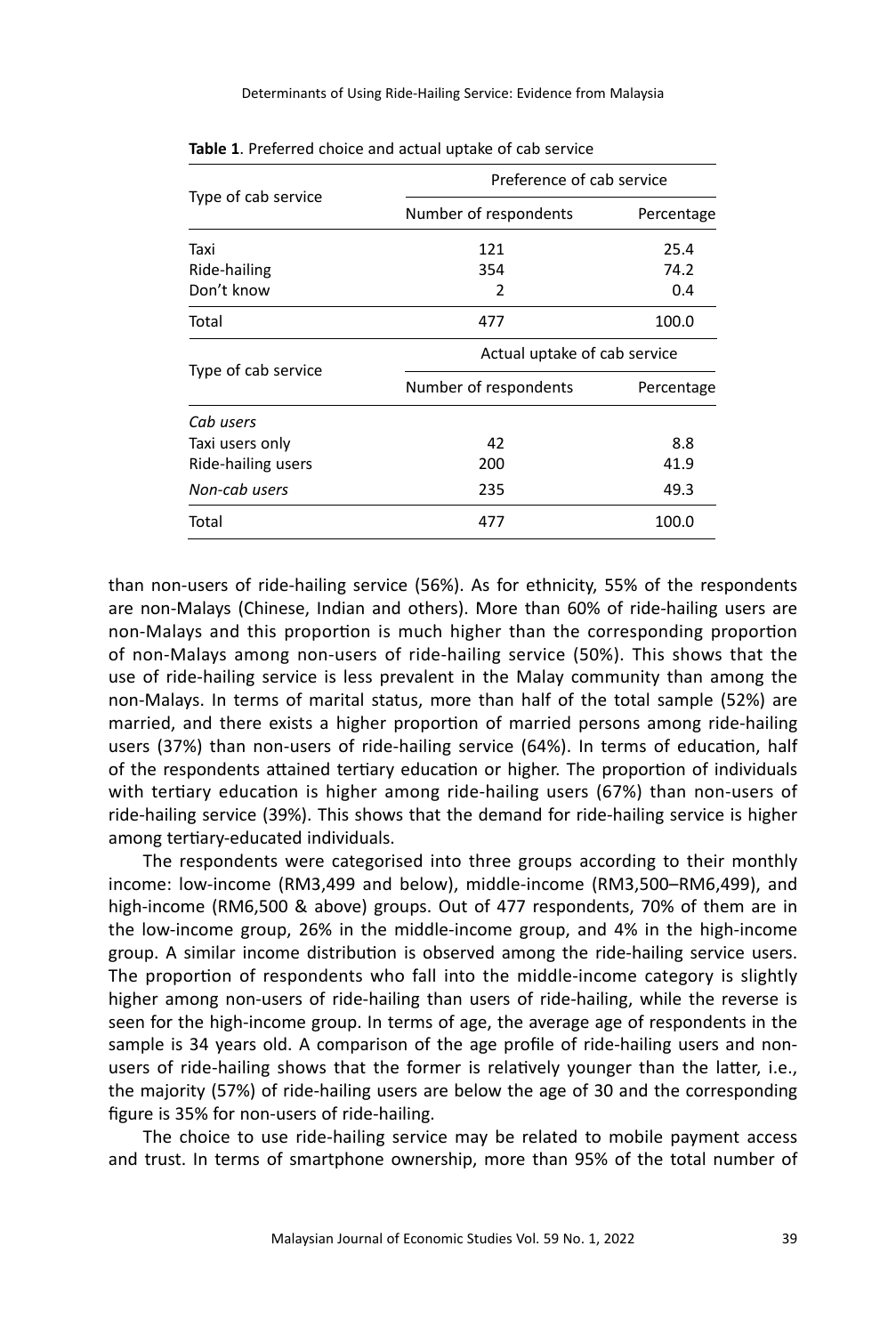| Variable                       | Non-users of<br>ride-hailing |       | Ride-hailing<br>users |       | Total     |       |
|--------------------------------|------------------------------|-------|-----------------------|-------|-----------|-------|
|                                | Responses                    | %*    | Responses             | $%$ * | Responses | %     |
| Age                            |                              |       |                       |       |           |       |
| $18 - 19$                      | 18                           | 6.50  | 19                    | 9.50  | 37        | 7.76  |
| $20 - 29$                      | 79                           | 28.52 | 94                    | 47.00 | 173       | 36.27 |
| $30 - 39$                      | 81                           | 29.24 | 54                    | 27.00 | 135       | 28.30 |
| $40 - 49$                      | 41                           | 14.80 | 26                    | 13.00 | 67        | 14.05 |
| $50 - 59$                      | 37                           | 13.36 | 6                     | 3.00  | 43        | 9.01  |
| 60 & above                     | 21                           | 7.58  | 1                     | 0.50  | 22        | 4.61  |
| Gender                         |                              |       |                       |       |           |       |
| Female                         | 121                          | 43.68 | 116                   | 58.00 | 237       | 49.69 |
| Male                           | 156                          | 56.32 | 84                    | 42.00 | 240       | 50.31 |
| Ethnicity                      |                              |       |                       |       |           |       |
| Malay                          | 139                          | 50.18 | 75                    | 37.50 | 214       | 44.86 |
| Chinese                        | 108                          | 38.99 | 103                   | 51.50 | 211       | 44.23 |
| Indian & others                | 30                           | 10.83 | 22                    | 11.00 | 52        | 10.90 |
| <b>Marital Status</b>          |                              |       |                       |       |           |       |
| Not married                    | 101                          | 36.46 | 126                   | 63.0  | 227       | 47.59 |
| Married                        | 176                          | 63.54 | 74                    | 37.0  | 250       | 52.41 |
| Education                      |                              |       |                       |       |           |       |
| Primary education & below      | 12                           | 4.33  | 1                     | 0.50  | 13        | 2.73  |
| Secondary education            | 157                          | 56.68 | 65                    | 32.50 | 222       | 46.54 |
| Tertiary education & higher    | 108                          | 38.99 | 134                   | 67.00 | 242       | 50.73 |
| <b>Income</b>                  |                              |       |                       |       |           |       |
| Low-income (RM3499 & below)    | 194                          | 70.04 | 140                   | 70.00 | 334       | 70.02 |
| Middle-income (RM3500-RM6499)  | 74                           | 26.71 | 50                    | 25.00 | 124       | 26.00 |
| High-income (RM6500 & above)   | 9                            | 3.25  | 10                    | 5.00  | 19        | 3.98  |
| Smartphone ownership           |                              |       |                       |       |           |       |
| Non-owner                      | 20                           | 7.22  | 3                     | 1.50  | 23        | 4.82  |
| Owner                          | 257                          | 92.78 | 197                   | 98.50 | 454       | 95.18 |
| Online payment transaction     |                              |       |                       |       |           |       |
| Non-online payment user        | 113                          | 40.79 | 21                    | 10.50 | 134       | 28.09 |
| Occasional online payment user | 87                           | 31.41 | 70                    | 35.00 | 157       | 32.91 |
| Frequent online payment user   | 77                           | 27.80 | 109                   | 54.50 | 186       | 38.99 |
| Ownership of motor vehicle     |                              |       |                       |       |           |       |
| Non-owner                      | 22                           | 7.94  | 37                    | 18.50 | 59        | 12.37 |
| Owner                          | 255                          | 92.06 | 163                   | 81.50 | 418       | 87.63 |

# **Table 2**. Descriptive statistics of the variables

*Note*: \* as column percentage.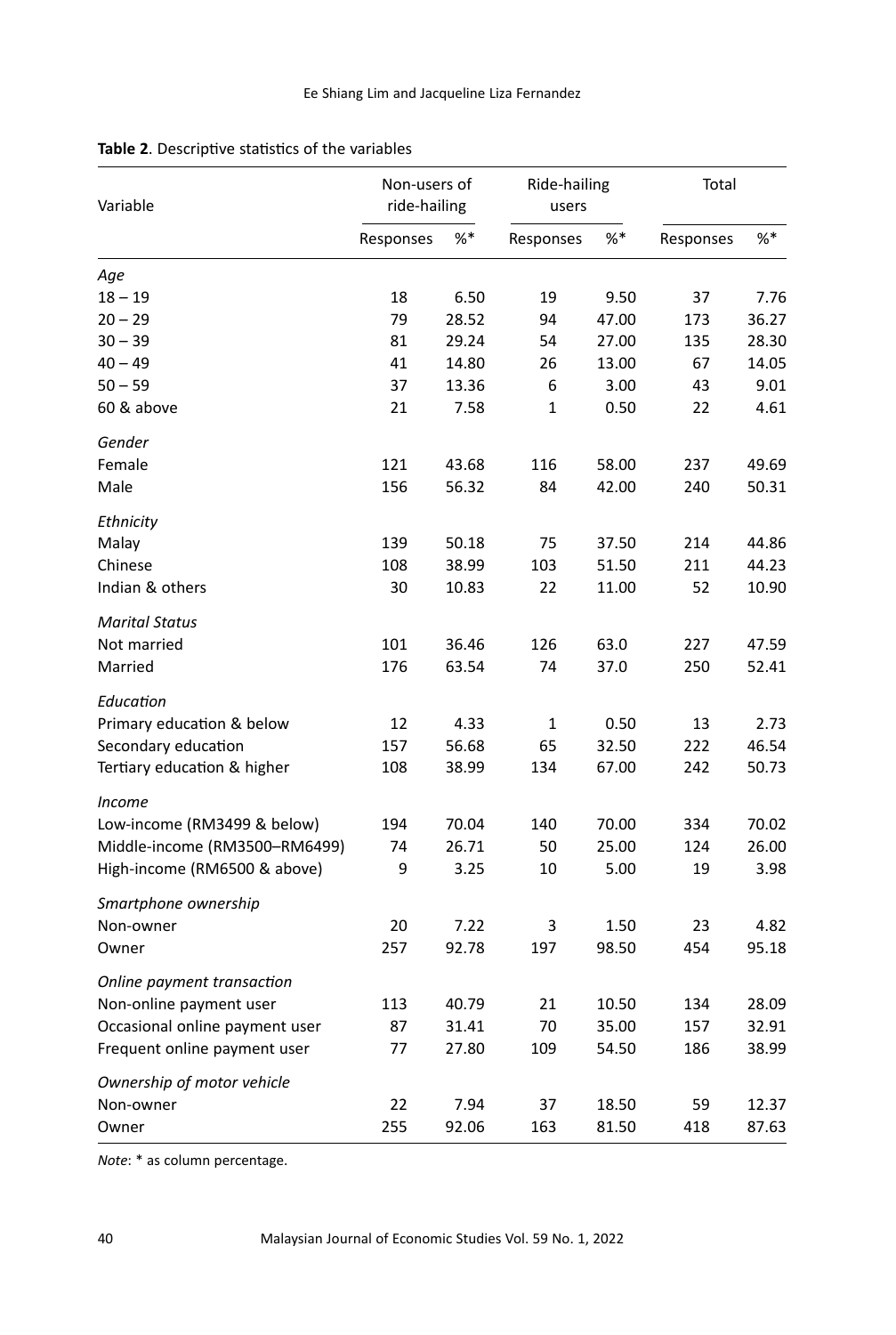respondents owned a smartphone. There is no apparent difference in the proportion of individuals owning smartphones irrespective of whether they are users or nonusers of ride-hailing service. However, consumers who have experience in performing online payment transactions may find themselves more adept at using ride-hailing service because it usually involves mobile payment. The adoption of online payments is markedly different for ride-hailing users and non-users of ride-hailing. The proportion of individuals who have experience in performing online transactions was higher among ride-hailing users than non-users of ride-hailing. Among ride-hailing users, 89.5% of the respondents are familiar with online payments and only 10.5% have never made any online payments. In contrast, 41% of non-users of ride-hailing have never done online payments. Therefore, familiarity with online payments seems to be positively related to the use of ride-hailing service.

Finally, it is interesting to examine the relationship between motor vehicle ownership and the use of cab service. Most respondents in the sample own motor vehicles such as motorcycles or cars. The large majority of respondents in the subsamples of non-users of ride-hailing and users of ride-hailing own a motor vehicle, i.e., 92% and 82%, respectively. Given that 82% of ride-hailing users own a motor vehicle may imply that ride-hailing is regarded as a convenient mode of transport even for those who own a vehicle.

#### *6.2 Econometric Results*

Table 3 shows the estimated results of the Heckman probit selection model and the marginal effects of explanatory variables. The LR test rejected the null hypothesis that both cab service usage and ride-hailing usage equations are independent (i.e.,  $\rho = 0$ ) at the 5% level of significance, thus implying the presence of selection bias. This suggests that it is necessary to account for selectivity bias with the Heckman probit selection model. Due to differences in the modelling and measurement of variables (especially the attributes of cab service), the results of this study are not directly comparable to the findings of previous studies.

#### 6.2.1 Usage of Cab Service

Out of the eleven factors considered for the cab service usage equation, seven factors are statistically significant in affecting the probability of using cab service. Five of these factors (i.e., age, gender, education, income and marital status) are sociodemographic variables, highlighting the importance of socio-demographic factors in affecting consumers' decision to use cab service. This result is consistent with the finding of Alemi et al. (2019) who adopted an ordered probit model in their analysis which showed that socio-demographic factors such as income, education and age were important in determining the use of ride-hailing service.

Given that the coefficients of the probit model do not measure the magnitude of the impact of a change in the predictor variables on the dependent variable, this study uses the marginal effects for the explanatory variables to show the partial effects of each independent variable on the probability that the observed dependent variable is equal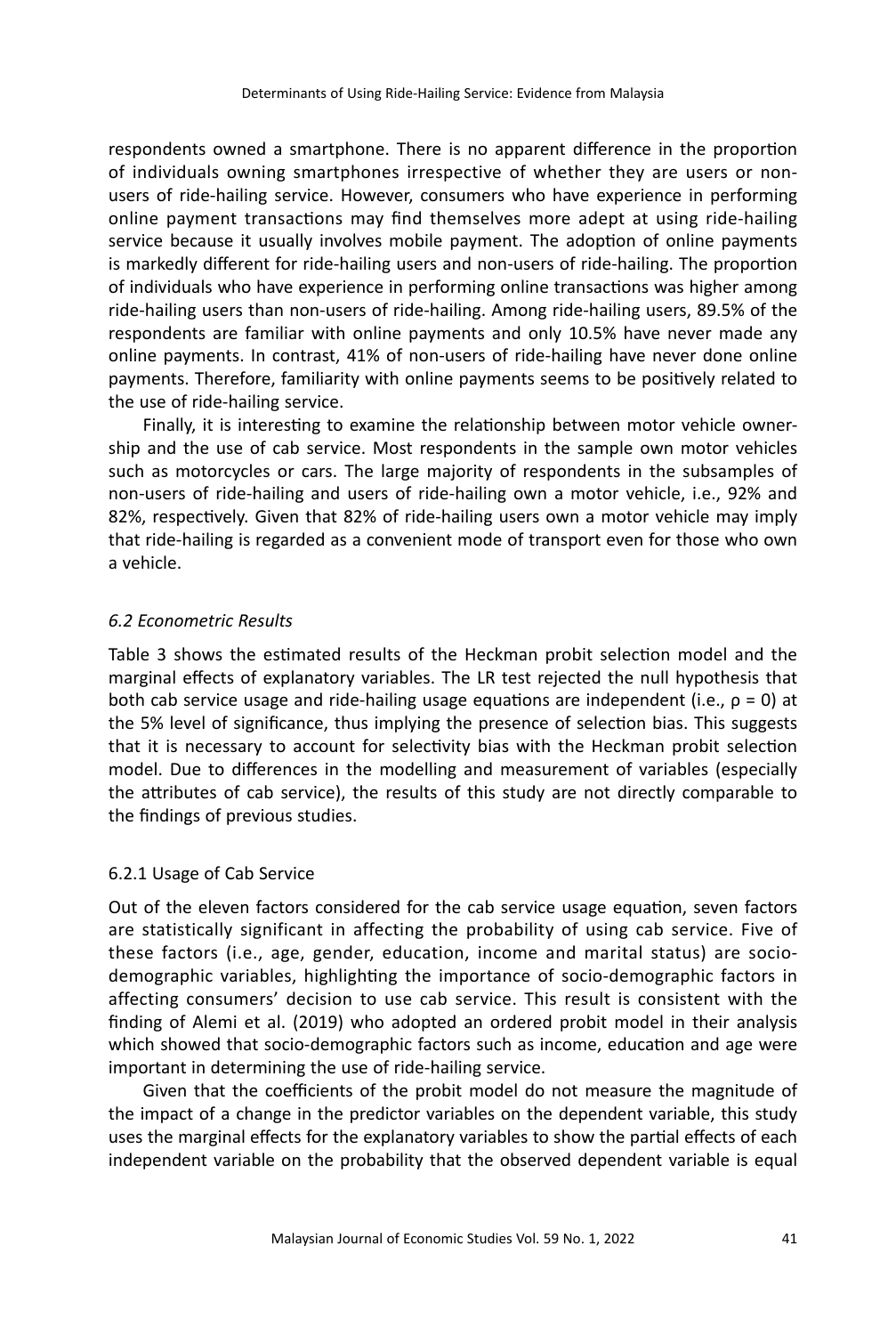|                                                                              |                                    |                                                | Marginal effects                              |                                                                           |  |
|------------------------------------------------------------------------------|------------------------------------|------------------------------------------------|-----------------------------------------------|---------------------------------------------------------------------------|--|
| Variables                                                                    | Cab service<br>coefficient<br>(1)  | Ride-hailing<br>service<br>coefficients<br>(2) | Probability of<br>using cab<br>service<br>(3) | <b>Conditional Probability</b><br>of using<br>ride-hailing service<br>(4) |  |
|                                                                              |                                    |                                                |                                               |                                                                           |  |
| Socio-demographic<br>AGE                                                     | $-0.0145**$<br>(0.0072)            | 0.0129<br>(0.0102)                             | $-0.005$                                      | 0.016                                                                     |  |
| MALE                                                                         | $-0.3300**$<br>(0.1328)            | $0.3128*$<br>(0.1756)                          | $-0.111$                                      | 0.043                                                                     |  |
| <b>NON-MALAY</b>                                                             | $-0.0168$<br>(0.1301)              | 0.1630<br>(0.1912)                             | $-0.006$                                      | 0.055                                                                     |  |
| <b>TERTIARY</b>                                                              | $0.6139***$<br>(0.1348)            | $-0.3039$<br>(0.2073)                          | 0.215                                         | 0.016                                                                     |  |
| MARRIED                                                                      | $-0.3657*$<br>(0.1919)             | $-0.1330$<br>(0.2757)                          | $-0.126$                                      | -0.120                                                                    |  |
| MID-INCOME                                                                   | 0.2255<br>(0.1674)                 | 0.1241<br>(0.2517)                             | 0.075                                         | 0.088                                                                     |  |
| HIGH-INCOME                                                                  | $0.7057**$<br>(0.3339)             | $-0.5385$<br>(0.3695)                          | 0.224                                         | -0.064                                                                    |  |
| The importance of service<br>attribute (ranking)                             |                                    |                                                |                                               |                                                                           |  |
| RANK_COST                                                                    | $0.4237***$<br>(0.1419)            |                                                | 0.143                                         |                                                                           |  |
| RANK SAFETY                                                                  | $-0.2165$ <sup>a</sup><br>(0.1335) |                                                | -0.072                                        |                                                                           |  |
| RANK ACCESSIBILITY                                                           | 0.1517<br>(0.1600)                 |                                                | 0.050                                         |                                                                           |  |
| RANK_WAITING TIME                                                            | $-0.1629$<br>(0.1466)              |                                                | $-0.055$                                      |                                                                           |  |
| Ownership of motor vehicle<br><b>OWN VEHICLE</b>                             | $-0.4542**$<br>(0.2069)            |                                                | $-0.150$                                      |                                                                           |  |
| Online payment transaction<br><b>ONLINE</b>                                  |                                    | 0.3107<br>(0.2350)                             |                                               | 0.122                                                                     |  |
| Marketing<br><b>PROMOTION</b>                                                |                                    | 0.0949<br>(0.1834)                             |                                               | 0.034                                                                     |  |
| Comparative perception<br>towards service attributes<br>COMPARE_PRICE (FARE) |                                    | $-0.1546$<br>(0.1997)                          |                                               | $-0.053$                                                                  |  |

# **Table 3**. Estimated results for Heckman probit selection model and marginal effects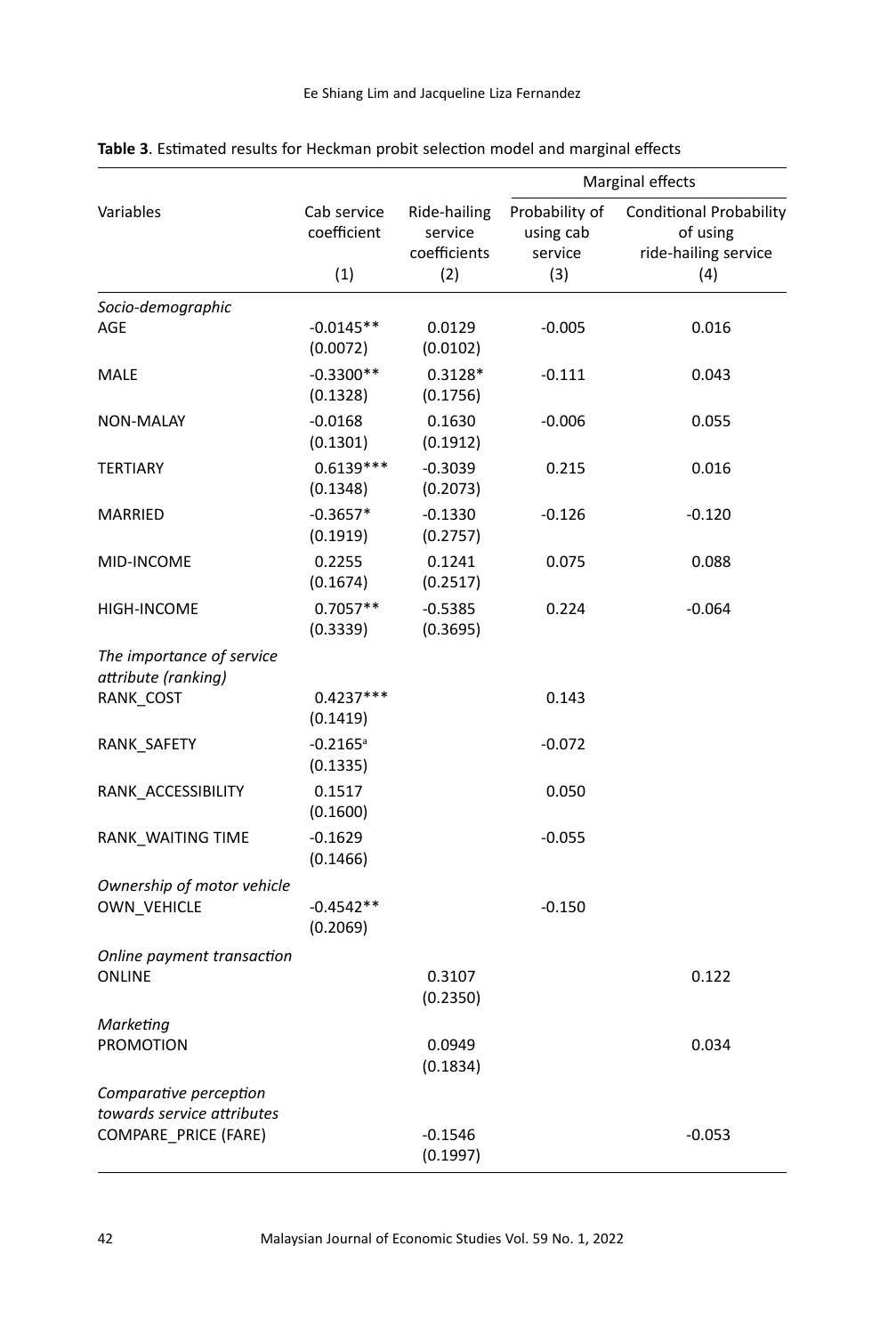|                                                                             |                                   | Ride-hailing<br>service<br>coefficients<br>(2) | Marginal effects                              |                                                                           |  |
|-----------------------------------------------------------------------------|-----------------------------------|------------------------------------------------|-----------------------------------------------|---------------------------------------------------------------------------|--|
| Variables                                                                   | Cab service<br>coefficient<br>(1) |                                                | Probability of<br>using cab<br>service<br>(3) | <b>Conditional Probability</b><br>of using<br>ride-hailing service<br>(4) |  |
| <b>COMPARE VEHICLE</b><br><b>CONDITION</b>                                  |                                   | 0.0588<br>(0.2052)                             |                                               | 0.021                                                                     |  |
| <b>COMPARE POLITE</b><br><b>ATTITUDE</b>                                    |                                   | $0.5043**$<br>(0.2367)                         |                                               | 0.169                                                                     |  |
| COMPARE SAFETY                                                              |                                   | 0.2331<br>(0.2476)                             |                                               | 0.081                                                                     |  |
| COMPARE WAITING<br><b>TIME</b>                                              |                                   | $0.5049***$<br>(0.1912)                        |                                               | 0.190                                                                     |  |
| <b>CONSTANT</b>                                                             | $0.7937**$<br>(0.2866)            | 0.2710<br>(0.4341)                             |                                               |                                                                           |  |
| Log-pseudolikelihood                                                        | -370.9328                         |                                                |                                               |                                                                           |  |
| Wald chi-square statistic<br>Wald test of indepen-<br>dent equations: $p=0$ |                                   | 34.32***<br>$6.89***$                          |                                               |                                                                           |  |

#### **Table 3**. Continued

*Notes*: \*\*\*, \*\*, \* denote significance at the 1%, 5% and 10% levels, respectively. Standard errors are in parentheses.

a denotes significance at the 11% level.

to one. The subsequent discussion shall focus on the marginal effects of explanatory variables based on the results displayed in Table 3. The marginal effects of explanatory variables on the probability of using cab service are shown in the third column, while the marginal effects on the conditional probability of using ride-hailing service are shown in the fourth column. The conditional probability of using ride-hailing service is relevant to individuals who use ride-hailing service upon deciding to use cab service.

Age is statistically significant and negatively related to the likelihood of using cab service. The probability of using cab service will decrease marginally by 0.5 percentage points with every 1-year increase in age. Similarly, gender is statistically significant and adversely associated with the likelihood of using cab service. Being male decreases the probability of using cab service by 11.1 percentage points. This is probably due to gender differences in terms of purpose and frequency of rides or trips. In comparison to men, women often take more frequent and short trips especially for non-work purposes as they need to handle more household management activities such as grocery shopping (International Finance Corporation, 2020). Meanwhile, the probability of using cab service increases by 21.5 percentage points for individuals with tertiary education compared to those with lower education levels. Being married decreases the probability of using cab service by 12.6 percentage points. Being in the high-income bracket increases the probability of using cab service by 22.4 percentage points. In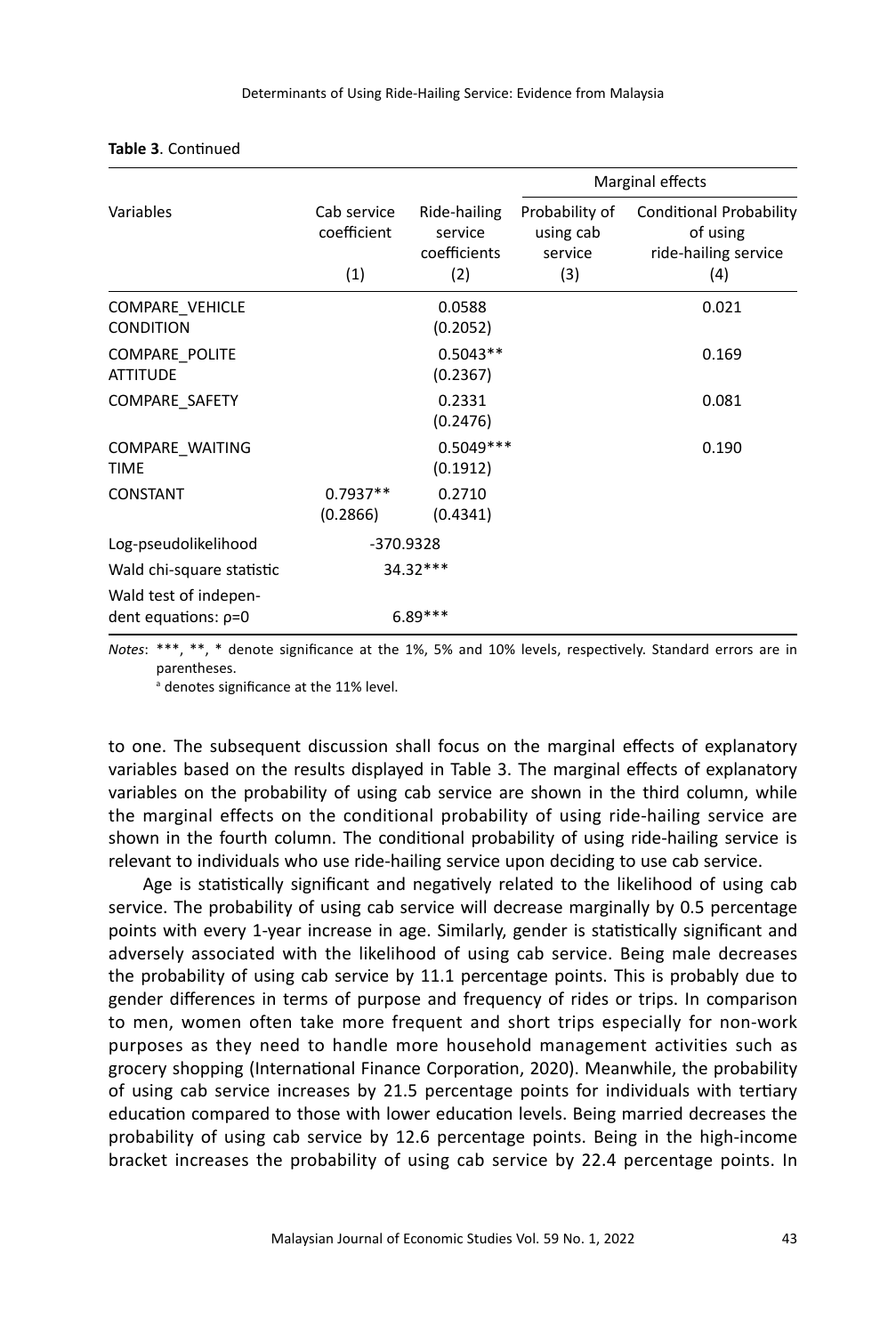terms of ethnicity, there is no significant difference in the probability of using cab service between Malay and non-Malay respondents. Ownership of vehicles significantly reduces the probability of using cab service by 15 percentage points. This indicates that individuals who do not own any private vehicle are more likely to use cab service. This differed from the finding of Dias et al. (2016) which showed that the likelihood of using ride-sourcing service did not differ significantly between individuals who have a driving licence and those who do not. This is probably because the possession of a driving licence (i.e., driving ability) is not tantamount to owning a car (i.e., having a car at one's disposal). In Penang, private motor vehicles have been frequently used by residents as a means of transportation as it is easily accessible and able to provide a point-topoint transportation. Some Penangites opine they prefer to drive if they have a car (Tan, 2019). This also probably contributes partly to the relatively low usage of public transport in Penang. Only 20% of the respondents reported travelling by bus.

In addition to socio-demographic factors, there are some interesting findings concerning service attributes that affect consumers' choice of using cab service. The importance of service attributes such as cost and safety<sup>1</sup> significantly affect the probability of using cab service. The probability of using cab service among individuals who rank cost of cab service (i.e., cab fare) as an important factor in affecting their decision to use cab service is 14.3 percentage points higher than those who do not. In contrast, the probability of using cab service among individuals who rank safety as an important factor is 7.2 percentage points lower than those who do not. Other attributes such as waiting time and accessibility to cab service do not significantly affect the probability of using cab service. The findings highlight the importance of cost and safety attributes in affecting a consumer's decision to use cab service.

# 6.2.2 Usage of Ride-hailing Service

Out of the thirteen factors considered, three factors are statistically significant in affecting the probability of using ride-hailing service upon deciding to use cab service (i.e., the conditional probability of using ride-hailing service). Among all the socio-demographic factors, gender is the only factor that significantly influences the conditional probability of using ride-hailing service. The conditional probability of using ride-hailing service is higher among men than women, i.e., subsequent to the decision to use cab service. It is interesting to note that the effect of the gender variable in the ride-hailing service equation is the reverse of the result in the cab service equation which shows a higher probability of using cab service among women instead. A plausible explanation for the relatively lower likelihood of women using ride-hailing service may be associated with the concern for safety. The ride-hailing service in Malaysia was subject to negligible government regulations (particularly at its inception) in comparison to the traditional taxi service, and this gives rise to the issue of women being wary of their safety when using ride-hailing service.

An individual's decision to use ride-hailing service may depend on whether an individual is familiar with making online payments since the payment for ride-hailing is

<sup>&</sup>lt;sup>1</sup> The coefficient for RANK SAFETY was statistically significant at 11% level.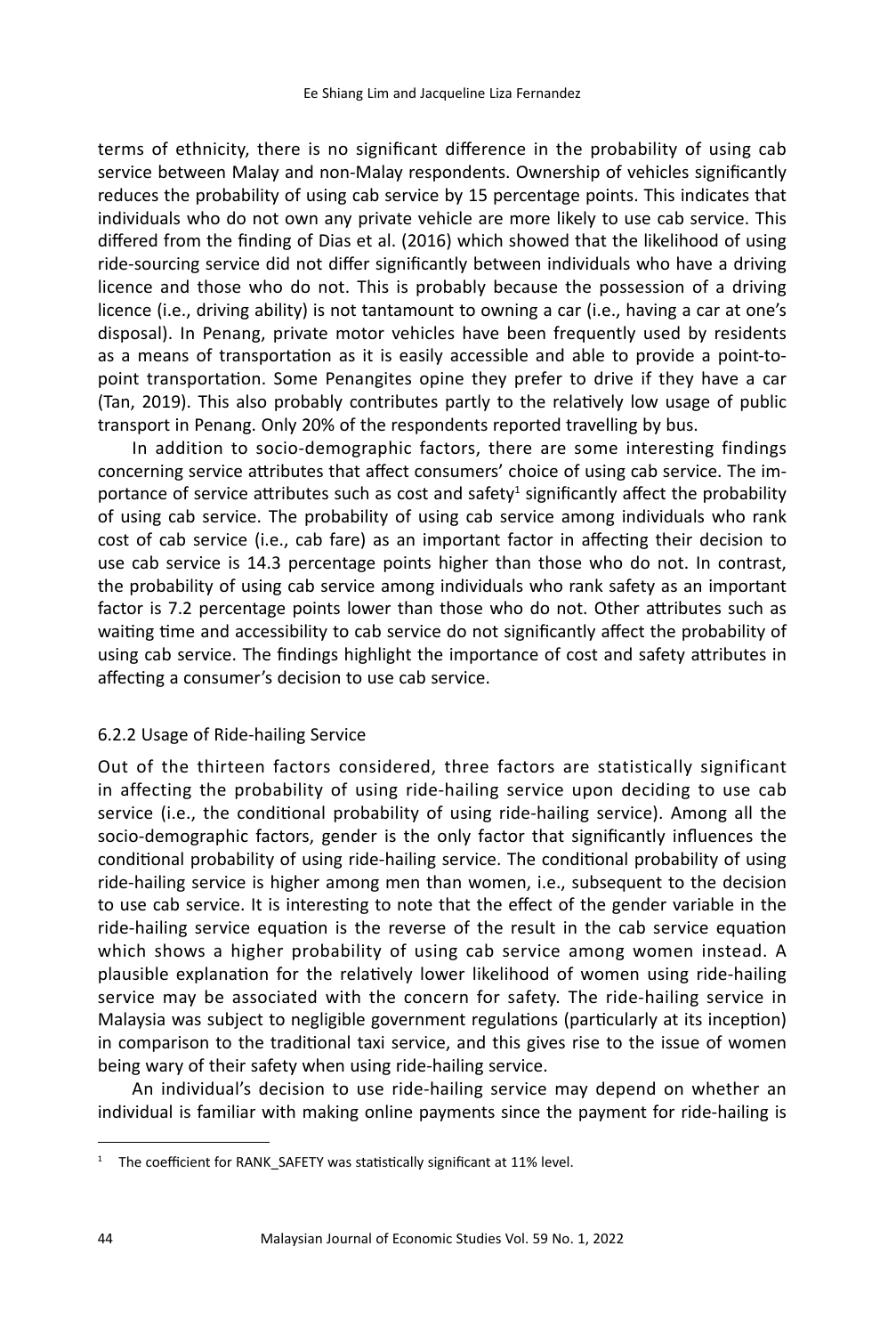usually done online. The result shows that individuals with online payment transactions experience do not exhibit a significantly different probability of using ride-hailing service compared to those without such experience. Nonetheless, the positive value of the marginal effect appears to indicate that having experience in performing online payments will enhance the conditional probability of using ride-hailing service. The result also suggests that service providers' promotion activity is not an important factor that significantly affects a consumer's choice of using ride-hailing service once he or she decides to use cab service.

The results pointedly show that it is the consumers' comparative rating of selected attributes of ride-hailing and traditional taxi service which affect their choice of cab service. Among the five key attributes of cab service, drivers' politeness (COMPARE\_ POLITE ATTITUDE) and waiting time (COMPARE\_WAITING TIME) are statistically significant in affecting the cab-users' decision to use ride-hailing service. Individuals who reported a higher rating for drivers' politeness in favour of ride-hailing service over traditional taxi service have a 16.9 percentage points higher conditional probability of using ride-hailing service. Similarly, individuals who gave a higher rating for waiting time in favour of ride-hailing service over traditional taxi service have a 19 percentage points higher conditional probability of using ride-hailing service. The results suggest that the likelihood of using ride-hailing service is higher among respondents who rate driver's politeness and waiting time to be better for ride-hailing service providers in comparison to taxi service providers. Other attributes such as safety, price and vehicle condition were not significantly important in affecting the cab-users' mode choice decision, i.e., the decision to use ride-hailing versus traditional taxi service once they decided to use cab service.

# **7. Conclusion and Implications**

With the entrance of Uber into the land transportation industry, ride-hailing service has gained popularity and changed the way people travel in urban areas in Malaysia such as Penang and Kuala Lumpur. Nearly two-fifths of the respondents in this study were ridehailing services users and most of these ride-hailing users were occasional users. The higher rating for ride-hailing *vis-à-vis* traditional taxi in terms of characteristics such as driver's disposition and waiting time were found to be significant predictors that affect the probability of using ride-hailing service. The following are some policy implications based on the findings of this study. The first is with regard to the higher likelihood of men using ride-hailing service as compared to women. Companies in the sharing economy such as ride-hailing service can expand their pool of users by understanding what women are gaining (or not gaining) from the service provided. One possible reason women are less likely to use cab service is the lack of female drivers. The results have highlighted that cost and safety of cab service are two key factors that may affect an individual's decision to use cab service. Women are generally security-conscious, particularly in shared spaces, for instance in a cab. Providing more security is an effective strategy that ride-hailing companies could undertake to better serve women. The key to encouraging more women to use ride-hailing service is to attract more female drivers which will increase the demand for ride-hailing among women, which in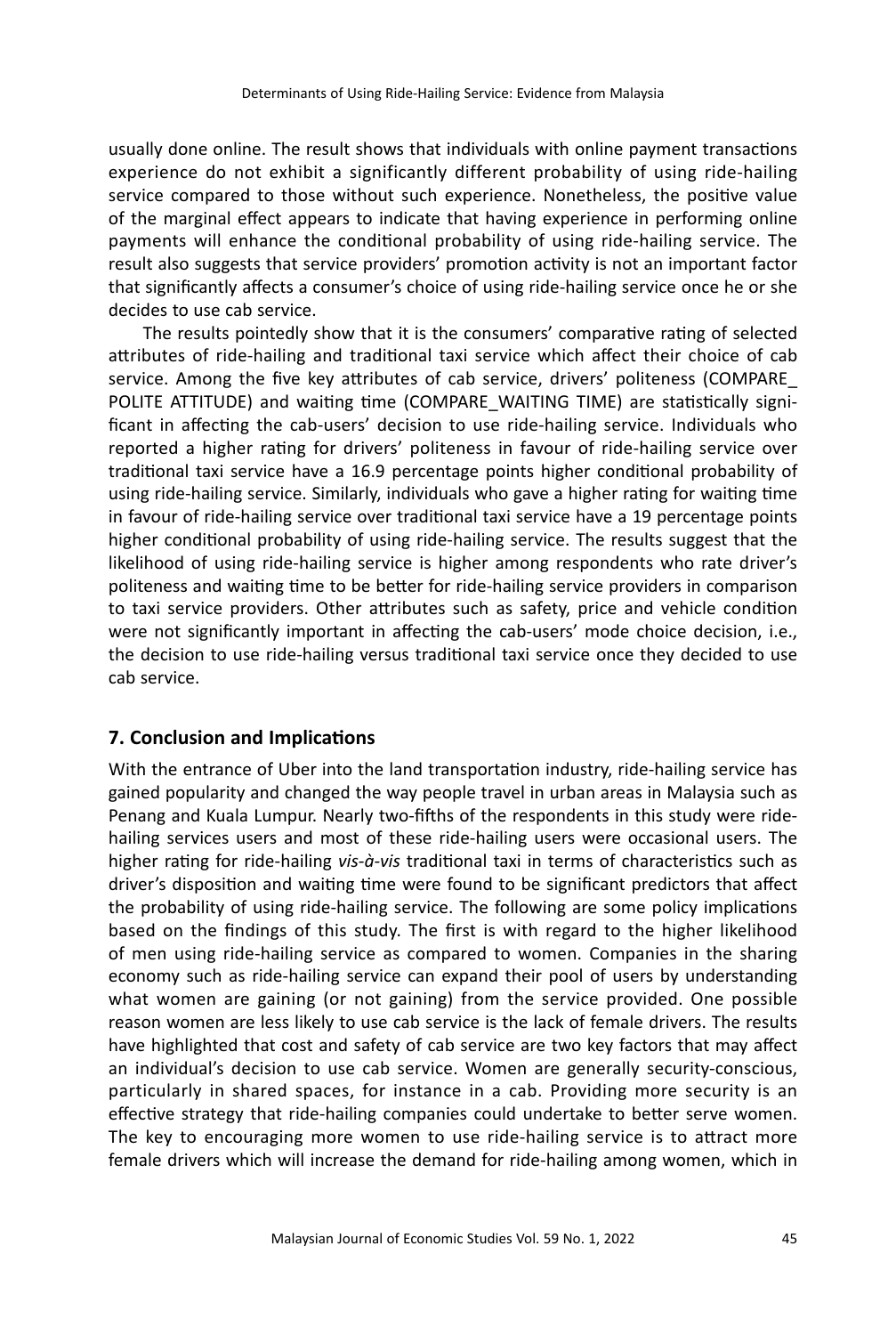turn will increase the demand for female drivers, thereby giving rise to a virtuous cycle. The analysis on the role of comparative features of ride-hailing and traditional taxi service shows that the higher rating for ride-hailing compared to traditional taxi service with respect to driver's politeness and waiting time significantly increase the likelihood of using ride-hailing service. This suggests that consumers choose ride-hailing service over traditional taxi service due to their relatively higher satisfaction with respect to these attributes. In other words, in order to compete with the providers of ridehailing service, the providers of traditional taxi service need to improve in these two aspects, namely drivers' politeness and waiting time. Hence, relevant policies should be formulated to assist traditional taxi service providers to sustain their competitiveness and to promote healthy competition in the cab service industry given that the growing demand for ride-hailing service has adversely affected the livelihood and earnings of traditional taxi providers.

#### **References**

- Alemi, F., Circella, G., Handy, S., & Mokhtarian, P. (2018). What influences travelers to use Uber? Exploring the factors affecting the adoption of on-demand ride services in California. *Travel Behaviour and Society, 13*, 88–104. https://doi.org/10.1016/j.tbs.2018.06.002
- Alemi, F., Circella, G., Mokhtarian, P., & Handy, S. (2019). What drives the use of ridehailing in California? Ordered probit models of the usage frequency of Uber and Lyft. *Transportation Research Part C: Emerging Technologies, 102*, 233–248. https://doi.org/10.1016/j.trc.2018. 12.016
- Besanko, D., & Braeutigam, R. (2002). *Microeconomics: An integrated approach*. John Wiley & Sons.
- Chia, K.M., Ahmad, R., Tee, P.K., & Rashid, T.A. (2019). Evaluation of service quality dimensions towards customer's satisfaction of ride-hailing services in Kuala Lumpur, Malaysia. *International Journal of Recent Technology and Engineering, 7*(5S), 2278–3075. https://www.ijrte. org/wp-content/uploads/papers/v7i5s/ES2132017519.pdf
- Choong, M.Y., & Lai, A. (2019, October 5). 42 e-hailing firms licensed to operate. *The Star*. https:// www.thestar.com.my/news/nation/2019/10/05/41-e-hailing-firms-licensed-to-operate
- Clewlow, R.R. (2019). Disruptive transportation: The adoption, utilisation, and impacts of ride hailing in the United States. *Transfers Magazine*. https://transfersmagazine.org/wp-content/ uploads/sites/13/2019/05/spring19\_Clewlow\_ridehailing.pdf
- Clewlow, R.R., & Mishra, G.S. (2017). *Disruptive transportation: The adoption, utilisation, and impacts of ride-hailing in the United States* (Research Report–UCD-ITS-RR-17-07). Institute of Transportation Studies, University of California, Davis. http://reginaclewlow.com/pubs/2017\_ UCD-ITS-RR-17-07.pdf
- Conway, M.W., Salon, D., & King, D.A. (2018). Trends in taxi use and the advent of ridehailing, 1995–2017: Evidence from the US National Household Travel Survey. *Urban Science, 2*(3), Article 79. https://doi.org/10.3390/urbansci2030079
- Department of Statistics Malaysia (DOSM). (2017). *Population quick info* [online]. https://pqi.stats. gov.my/search.php
- Dias F.F., Lavieri. P.S., Garikapati, V.M., Astroza, S., Pendyala R.M., & Bhat, C.R. (2016). *A behavioral choice model of the use of car-sharing and ride-sourcing services* (Working Paper). http://www.caee.utexas.edu/prof/bhat/ABSTRACTS/Carsharing.pdf
- Dillahunt, T.R., & Malone, A.R. (2015). The promise of the sharing economy among disadvantaged communities. In *Proceedings of the 33rd Annual ACM Conference on Human Factors in*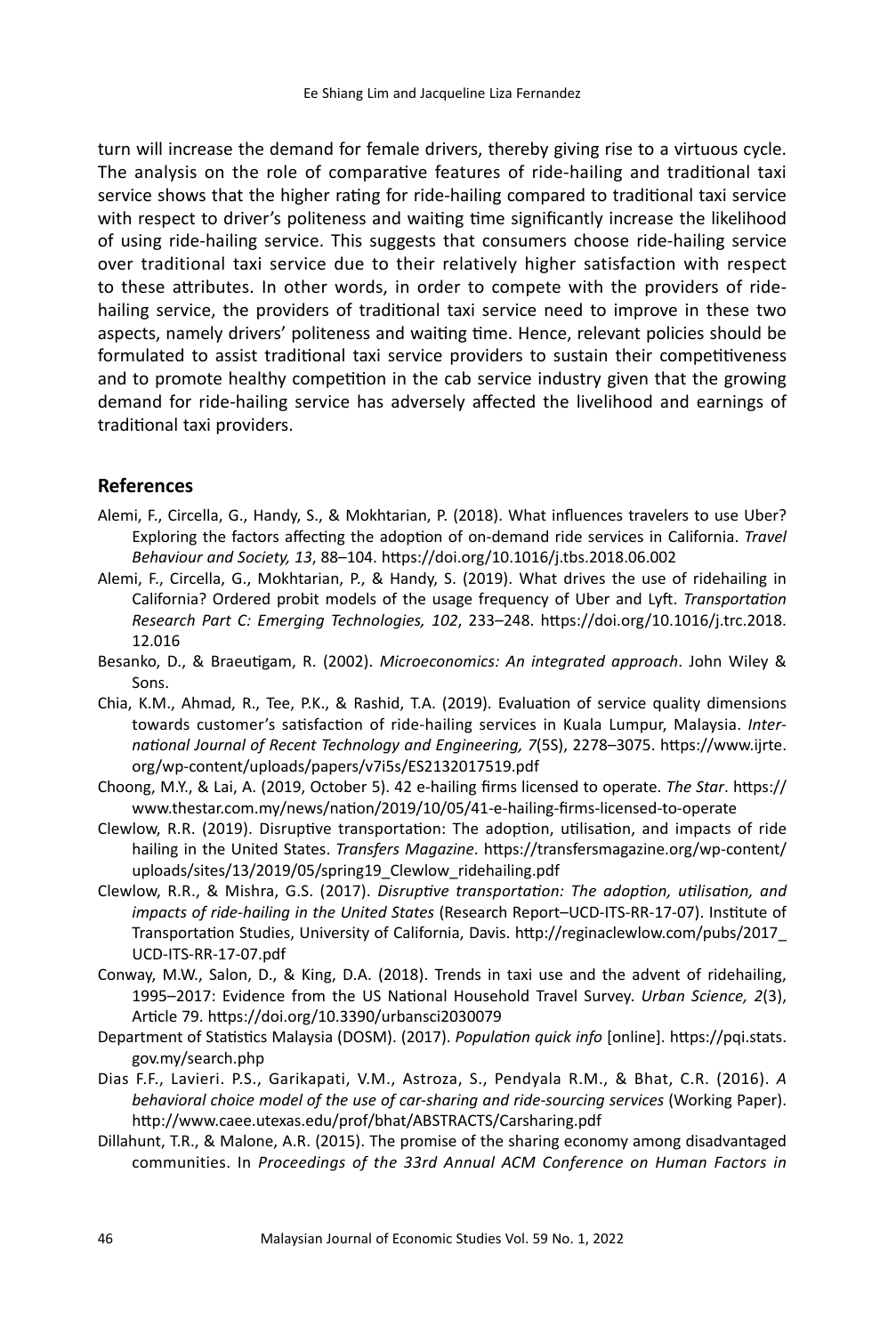*Computing Systems* (pp. 2285–2294). Association for Computing Machinery, New York, USA, https://doi.org/10.1145/2702123.2702189

- Flores, O., & Rayle, L. (2017). How cities use regulation for innovation: The case of Uber, Lyft and Sidecar in San Francisco. *Transportation Research Procedia, 25*, 3756–3768. https://doi. org/10.1016/j.trpro.2017.05.232
- Gargiulo, E., Giannantonio, R., Guercio E., Borean C., & Zenezini, G. (2015). Dynamic ride sharing service: Are users ready to adopt it? *Procedia Manufacturing, 3*, 777–784. https://doi. org/10.1016/j.promfg.2015.07.329
- Giang, P.T., Trang, P.T., & Yen, V.T. (2017). An examination of factors influencing the intention to adopt ride-sharing applications: A case study in Vietnam. *Imperial Journal of Interdisciplinary Research, 3*(10), 618–623.
- Giovannini, C.J., Ferreira, J.B., da Silva, J.F., & Ferreira, D.B. (2015). The effects of trust transference, mobile attributes and enjoyment on mobile trust. *Brazilian Administration Review, 12*(1), 88–108. https://doi.org/10.1590/1807-7692bar2015140052
- Guadagni, P.M., & Little, J.D.C. (1983). A logit model of brand choice calibrated on scanner data. *Marketing Science, 2*(3), 203–238. https://doi.org/10.1287/mksc.1070.0331
- Hanemann, W.M. (1984). Discrete/continuous models of consumer demand. *Econometrica, 52*(3), 541–561. https://doi.org/10.2307/1913464
- Heckman, J.J. (1976). The common structure of statistical models of truncation, sample selection, and limited dependent variables and a simple estimator for such models. *Annals of Economic and Social Measurement, 5*(4), 475–492. https://www.nber.org/system/files/chapters/ c10491/c10491.pdf
- Heckman, J.J. (1978). Dummy endogenous variables in a simultaneous equation system. *Econometrica, 46*(4), 931–959. https://doi.org/10.2307/1909757
- Heckman, J.J. (1979). Sample selection bias as a specification error. *Econometrica, 47*(1), 153–161. https://doi.org/10.2307/1912352
- Hoffman, R., & Kassouf, A.L. (2005). Deriving conditional and unconditional marginal effects in log earnings equations estimated by Heckman's procedure. *Applied Economics, 37*, 1303–1311. https://doi.org/10.1080/00036840500118614
- International Finance Corporation. (2020). *Gender-segregated transportation in ride-hailing: Navigating the debate*. https://www.ifc.org/wps/wcm/connect/topics\_ext\_content/ifc\_external corporate\_site/gender+at+ifc/resources/gender-segregated+transportation+in+ride-hailing
- Lancaster, K.J. (1966). A new approach to consumer theory. *Journal of Political Economy, 74*(2), 132–157. https://doi.org/10.1086/259131
- Lee, Cassey. (2016). *To Uberize or not to Uberize? Opportunities and challenges in Southeast Asia's sharing economy*. ISEAS Yusof Ishak Institute. http://hdl.handle.net/11540/9150
- Lin, J., Lu, Y., Wang, B., & Wei, K.K. (2011). The role of inter-channel trust transfer in establishing mobile commerce trust. *Electronic Commerce Research and Applications, 10*(6), 615–625. https://doi.org/10.1016/j.elerap.2011.07.008
- Long, J.S. (1997). *Regression models for categorical and limited dependent variables*. Advanced Quantitative Techniques in the Social Sciences, Number 7. Sage Publications.
- Maddala, G.S. (1983). Models with self selectivities. In G.S. Maddala, *Limited-dependent and qualitative variables in econometrics* (pp. 257–291). Cambridge University Press.
- Makinen, M., Sealy, S., Bitrán R.A., Adjei S., & Muñoz, R. (2011). *Private health sector assessment in Ghana*. World Bank.
- Manski, C.F. (1977). The structure of random utility models. *Theory and Decision, 8*, 229–254. https://doi.org/10.1007/BF00133443
- Mitra, S.K., Bae, Y., & Ritchie, S.G. (2019). Use of ride-hailing services among older adults in the United States. *Transportation Research Record, 2673*(3), 700–710. https://doi.org/10.1177/ 0361198119835511